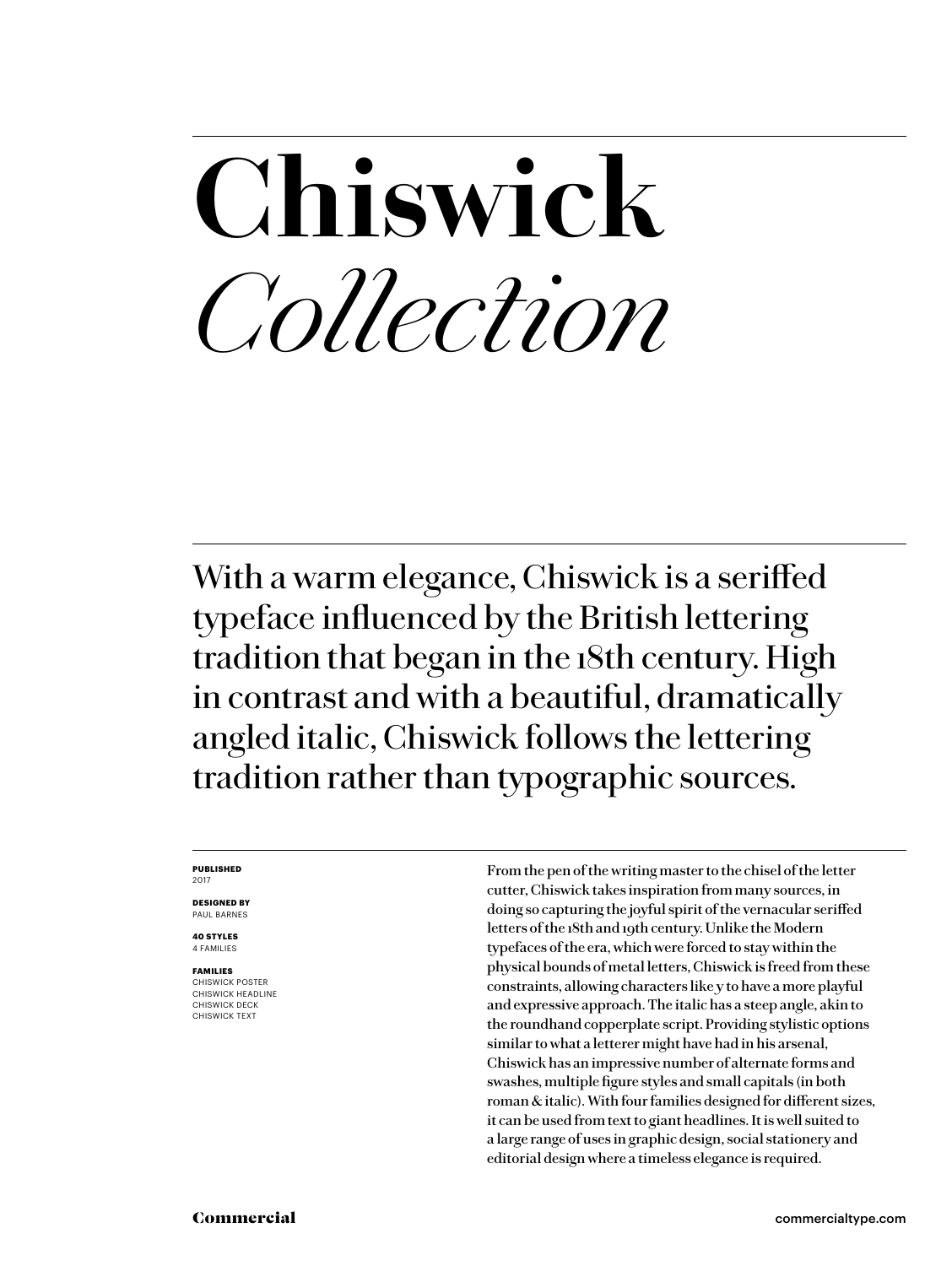| <b>RECOMMENDED MINIMUM &amp; MAXIMUM SIZES</b> |                                                                                                                                                                                                                                                                          |
|------------------------------------------------|--------------------------------------------------------------------------------------------------------------------------------------------------------------------------------------------------------------------------------------------------------------------------|
| TEXT, 8 - 18 PT                                | THE OLD ENGLISH EAST INDIA COMPANY was established in mid-1600 through Royal Charter<br>by Queen Elizabeth. In their first four voyages they'd fitted out<br>for India, their central concentrations being in cotton<br>silk, and opium. A joint venture in 1637 gave an |
| DECK, 18 - 48 PT                               | Even after several mishaps some by way of<br>The Dutch East India Company<br>With a few calamities                                                                                                                                                                       |
| HEADLINE, 30-90 PT                             | Knowledgeable<br>Commons                                                                                                                                                                                                                                                 |
| POSTER, 90 PT+                                 | <b>EXAMPLE DE LA PERSONALISTE DE LA PERSONALISTE DE LA PERSONALISTE DE LA PERSONALISTE DE LA PERSONALISTE DE LA</b>                                                                                                                                                      |
|                                                | RUM                                                                                                                                                                                                                                                                      |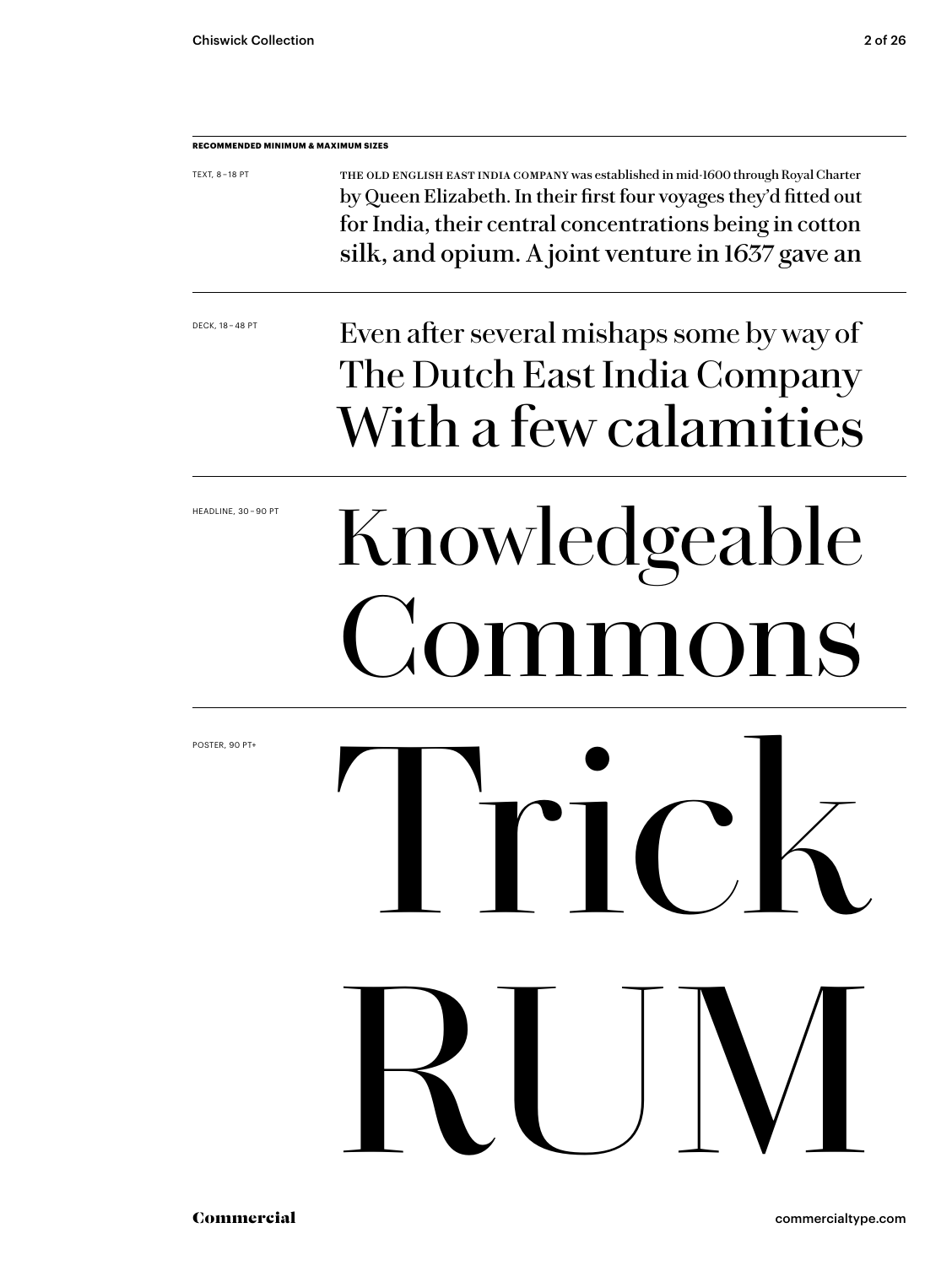# **Chiswick** *Poster*

Chiswick is not a revival of a single model, but rather a contemporary reimagining of a lettering archetype that helped to visually define an era. Paul Barnes has distilled years of research and observation into this typeface, working from multiple sources; lettering found *in situ*, writing manuals, and old photographs, preserving the artistry of letterforms in multiple media.

### **PUBLISHED** 2017

**DESIGNED BY** PAUL BARNES

**10 STYLES** 5 WEIGHTS W/ ITALICS

### **FEATURES**

PROPORTIONAL OLDSTYLE FIGURES PROPORTIONAL LINING FIGURES FRACTIONS (PREBUILT AND ARBITRARY) SUPERSCRIPT/SUBSCRIPT SMALL CAPS (ROMAN & ITALIC) SWASH CAPITALS & LETTERS DISCRETIONARY LIGATURES

Chiswick Poster is designed for the largest sizes, of 80 point and above, for headlines in magazines, for posters, for shop signs, infact anywhere a seriffed letter with distinction and refinement is needed. An early version of Chiswick served as the primary display typeface in the 2010 redesign of *O, The Oprah Magazine* by Robert Priest and Grace Lee, where its beautiful forms, particularly in the Poster size, gave a breezy opulence to feature openers and section heads. The character set has been greatly expanded; small capitals, a variety of figures, and many alternates, swash forms, and other typographic details are included in all sizes.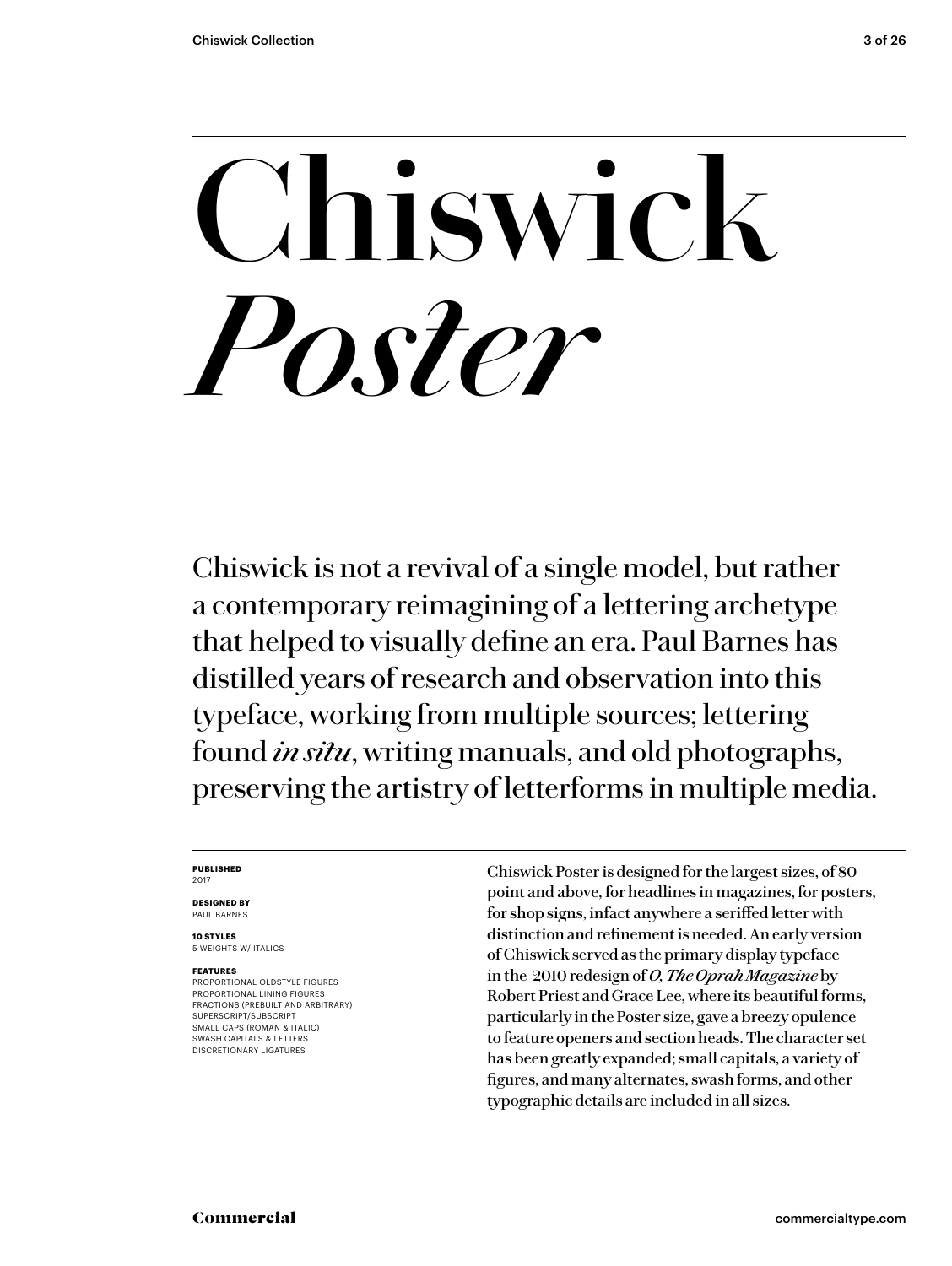# Rationalize TAUREAU Nyugathoz

CHISWICK POSTER EXTRALIGHT, 96 PT

*Gravitater*





CHISWICK POSTER EXTRALIGHT ITALIC, 96 PT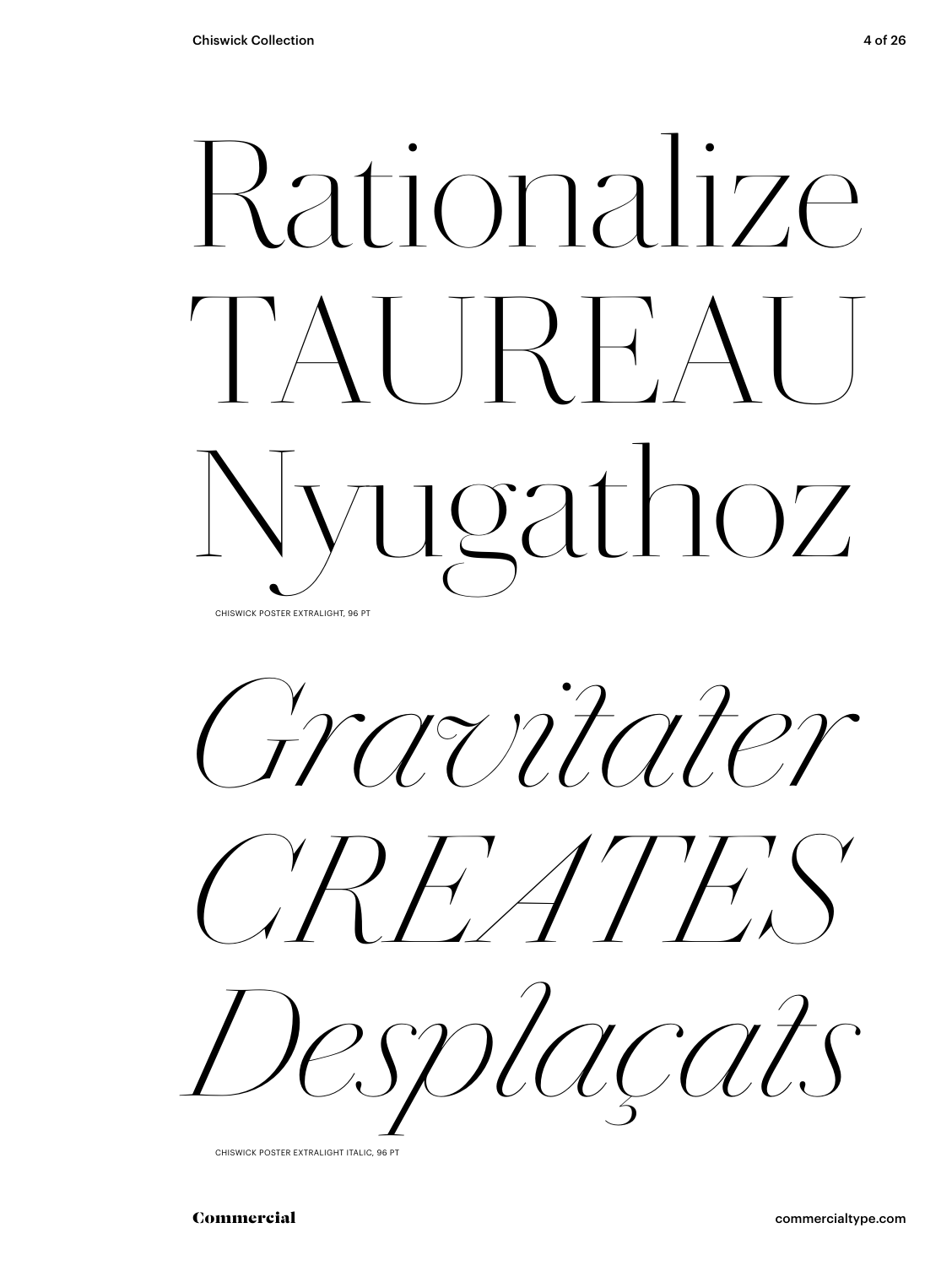



CHISWICK POSTER LIGHT ITALIC, 96 PT [TITLING ALTERNATE P Y, ALTERNATE C G a m r t v y]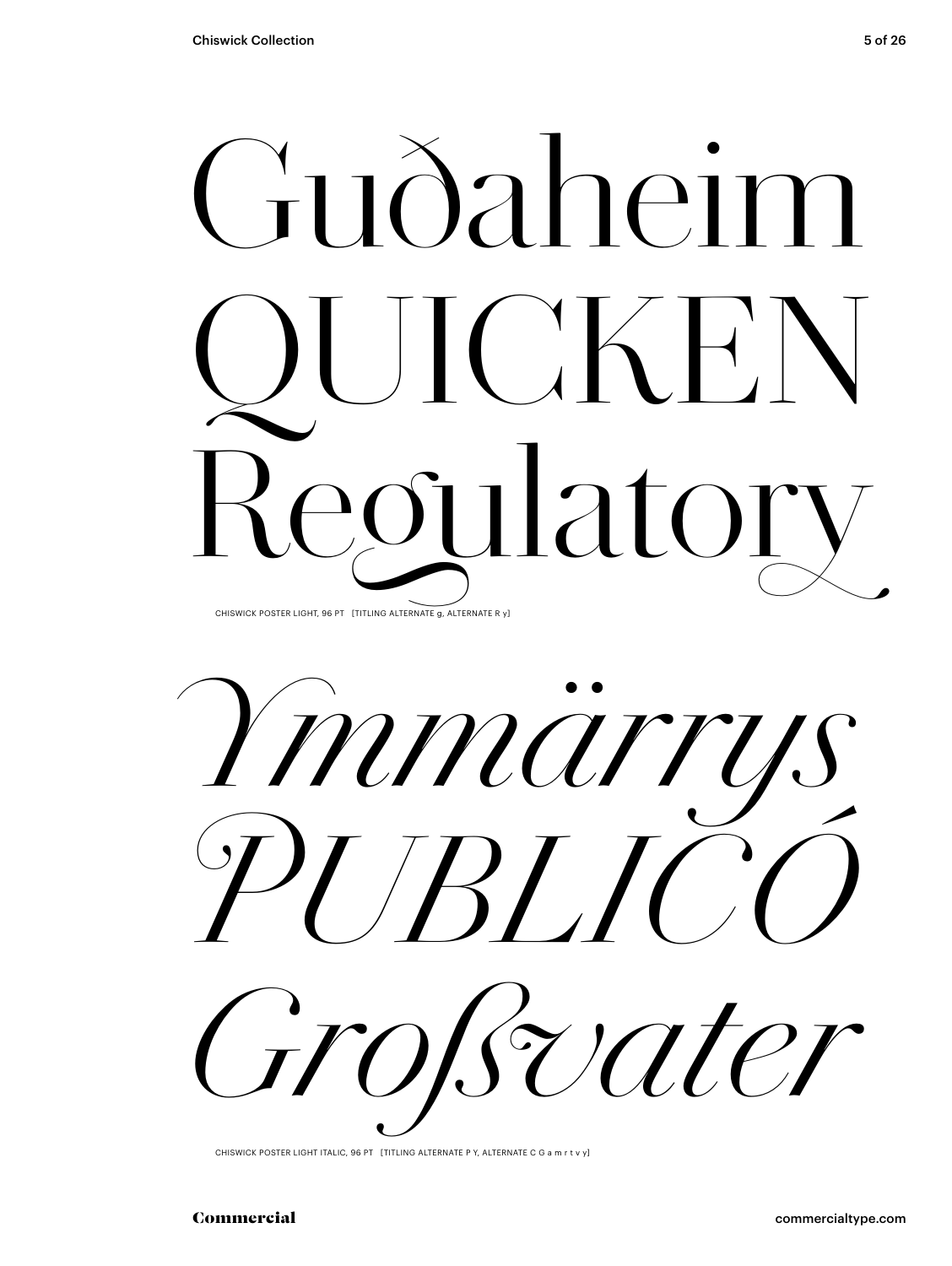# Quotidian JÔNICOS Mythology CHISWICK POSTER REGULAR, 96 PT [ALTERNATE Q q t y]

*Construct AUGUST Represent*

CHISWICK POSTER REGULAR ITALIC, 96 PT [TITLING ALTERNATE A, DISCRETIONARY ct st, ALTERNATE C G S p]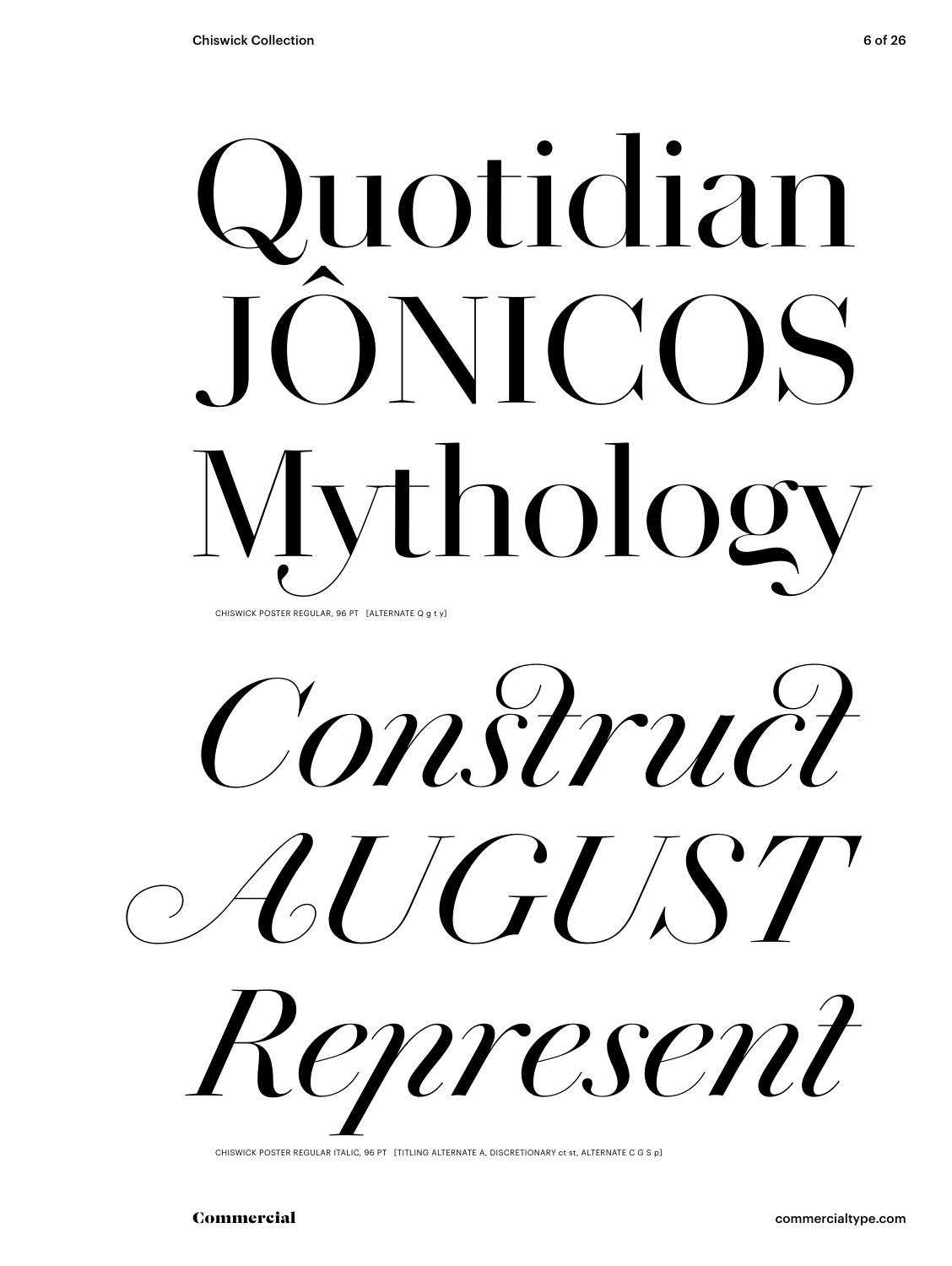# **Recalesce** CEITIC **Tipógrafo** CHISWICK POSTER SEMIBOLD, 96 PT [ALTERNATE C R g]

*Izklāstīta JOINERS Argonaut*

CHISWICK POSTER SEMIBOLD ITALIC, 96 PT [SWASH A, ALTERNATE J S a g i k l n r st t u]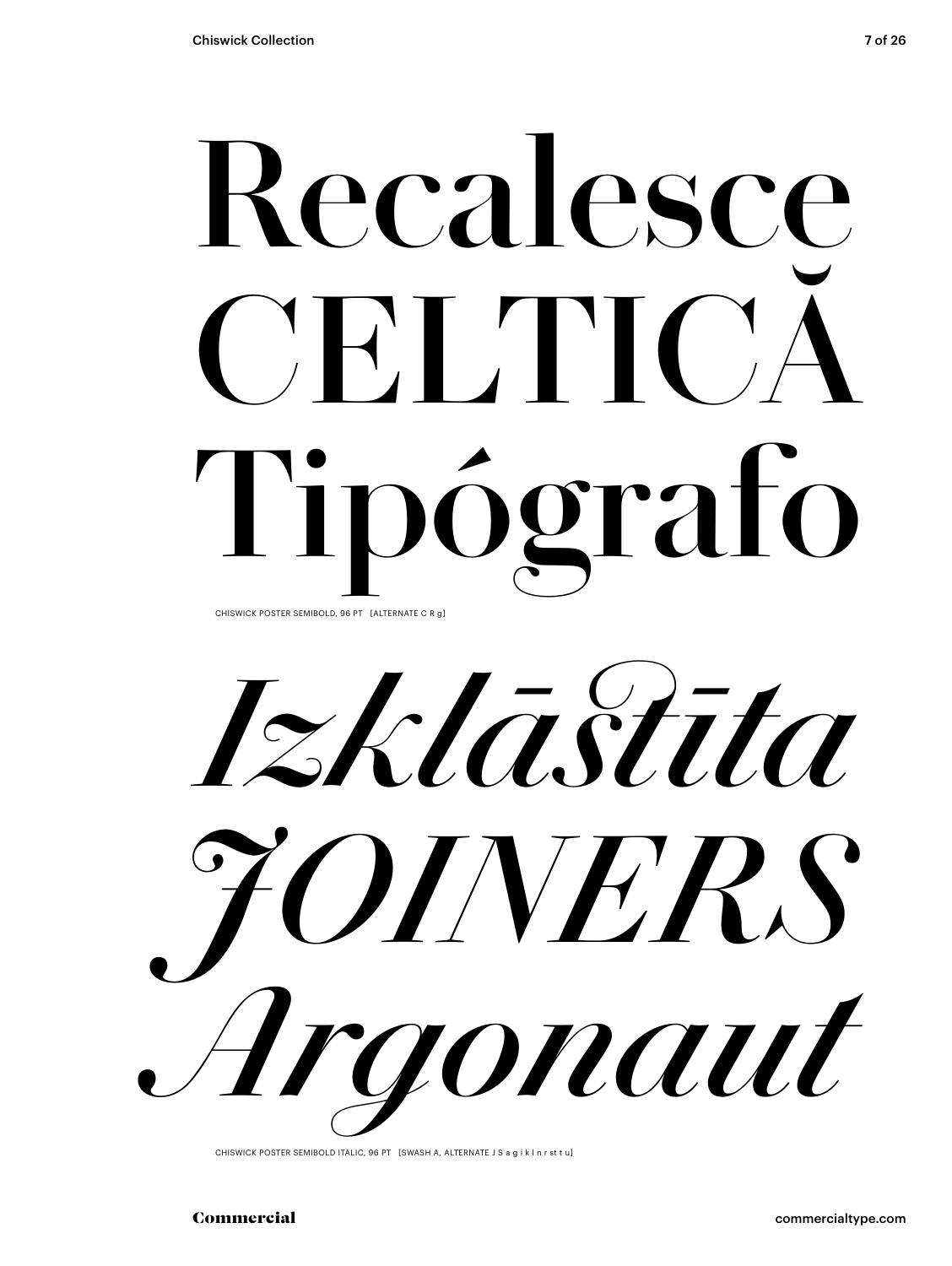# **Quadrato REJOICE nskeli**

CHISWICK POSTER BOLD, 96 PT [ALTERNATE C J Q R g k]

*Décisives STÆRKT January*

CHISWICK POSTER BOLD ITALIC, 96 PT [SWASH J K S T R, TITLING ALTERNATE J, ALTERNATE y]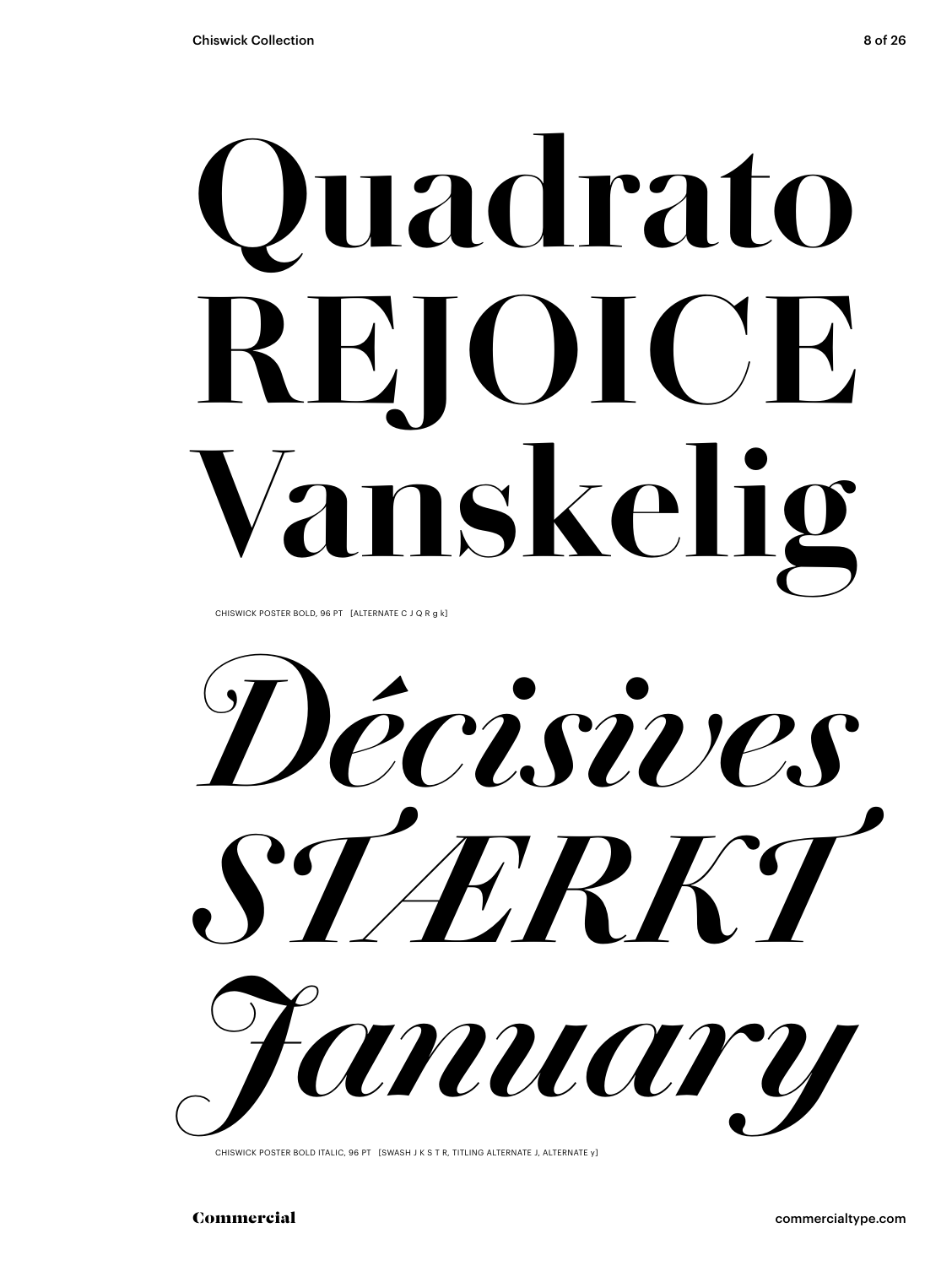### **Chiswick** *Headline*

Chiswick follows the path taken by John Baskerville (1706–1775) in taking the handmade letter and fixing it in type. The single surviving example of Baskerville's lettering, cut in the 1730s, shows the vernacular letter that would be the model for his later adventure in printing.

### **PUBLISHED** 2017

**DESIGNED BY** PAUL BARNES

**10 STYLES** 5 WEIGHTS W/ ITALICS

### **FEATURES**

PROPORTIONAL OLDSTYLE FIGURES PROPORTIONAL LINING FIGURES FRACTIONS (PREBUILT AND ARBITRARY) SUPERSCRIPT/SUBSCRIPT SMALL CAPS (ROMAN & ITALIC) SWASH CAPITALS & LETTERS DISCRETIONARY LIGATURES

Chiswick Headline is designed for situations where Chiswick Poster is too delicate and Chiswick Deck too heavy in its thins and serifs; perfect for sizes from 30 point to 60 point. As a modern serif design, Chiswick has high contrast between thick and thin, yet its freewheeling shapes make it quite distinct from other members of the genre, such as Didot, Bodoni or a Scotch Roman. At the same time, its crisp contrast makes it different from a transitional design such as Baskerville or the types cut by Richard Austin for John Bell, which are more formal in style.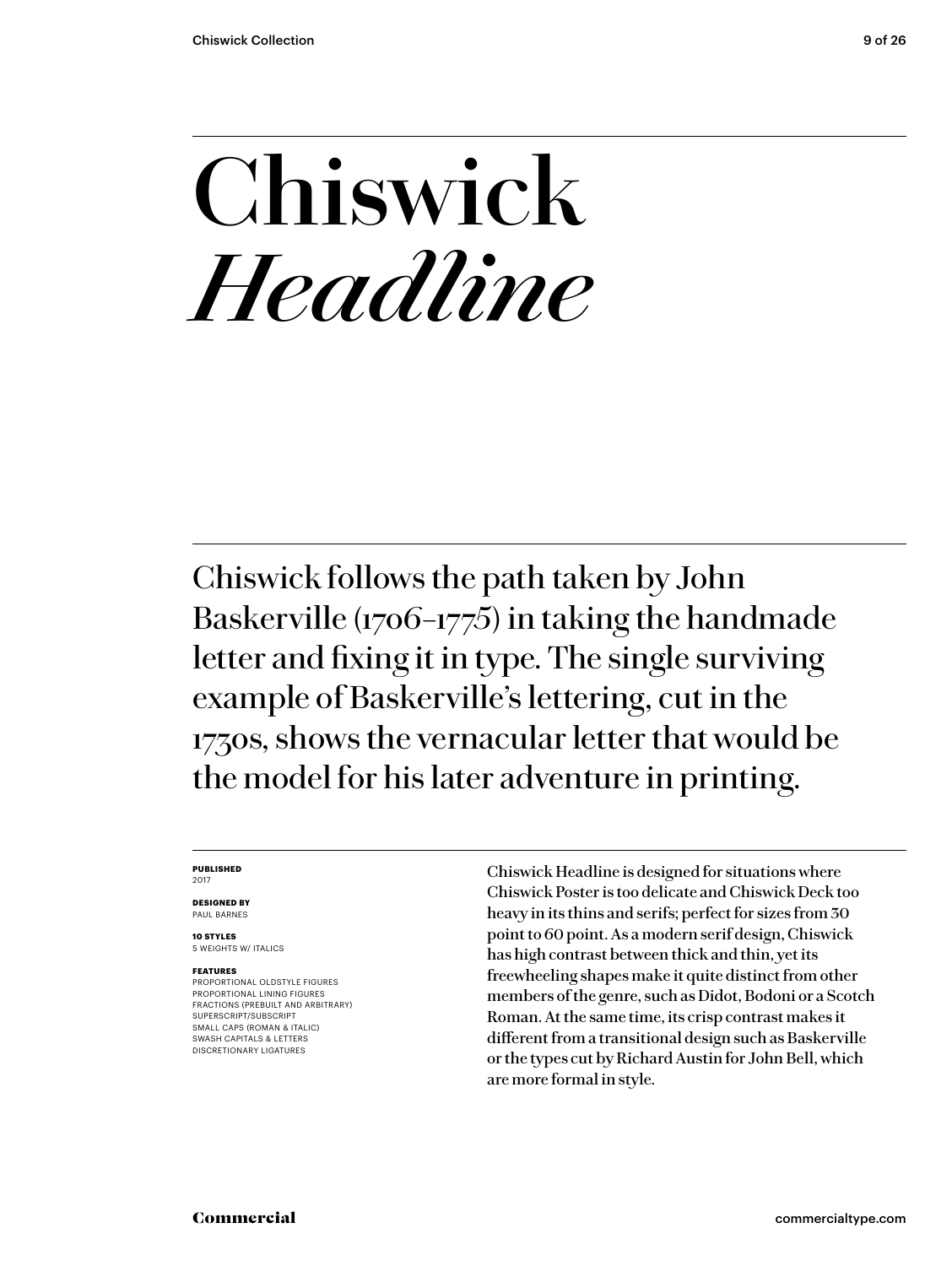### CONTENDER Fødererede

CHISWICK HEADLINE EXTRALIGHT, 70 PT

*FLOURISHES Technologiques*

CHISWICK HEADLINE EXTRALIGHT ITALIC, 70 PT [ALTERNATE g h i l n q u]

### **FRWERKE** Kirjoittamisen CHISWICK HEADLINE LIGHT, 70 PT [ALTERNATE K R]



CHISWICK HEADLINE LIGHT ITALIC, 70 PT [TITLING A Y, DISCRETIONARY st]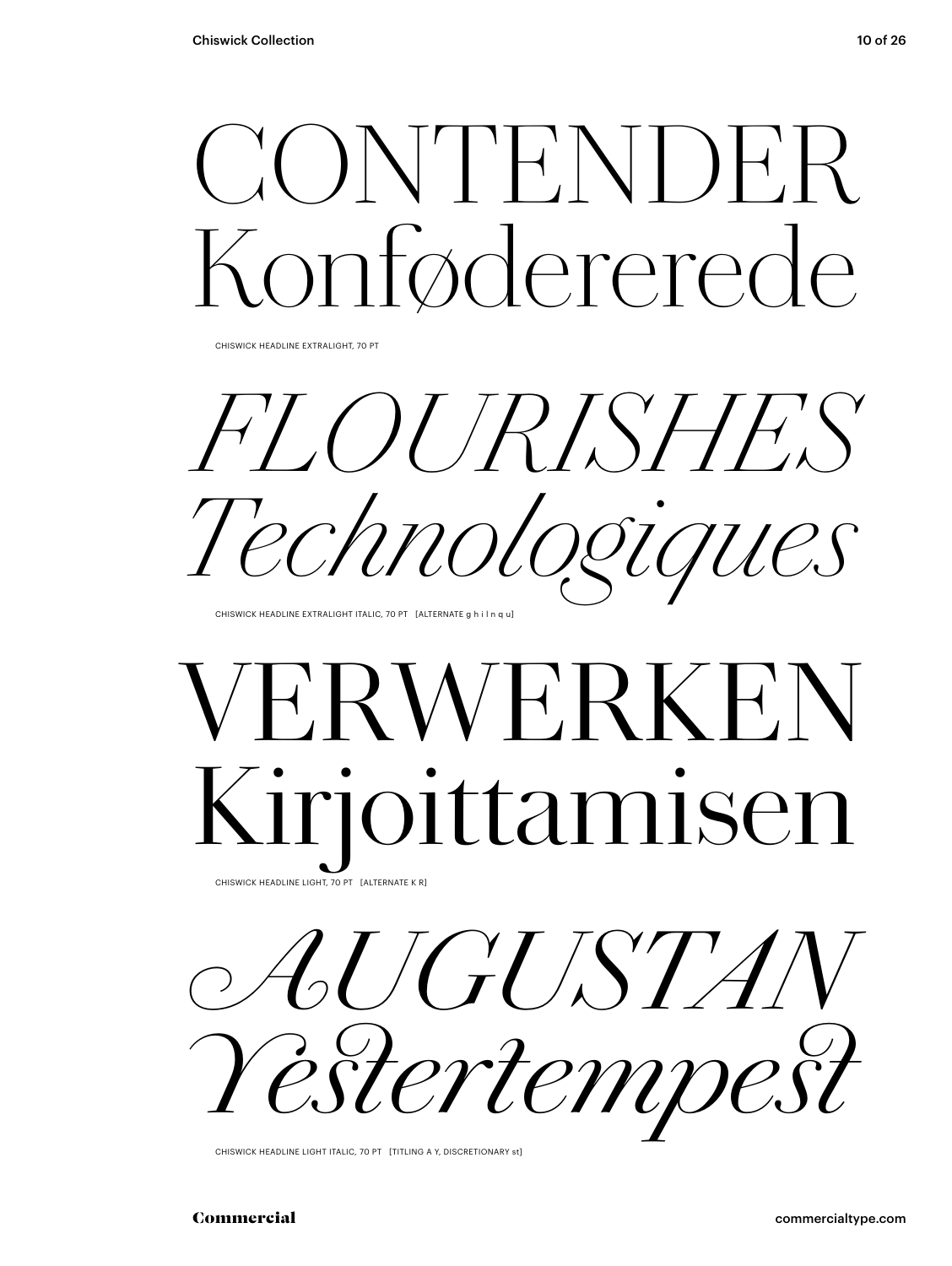

**Extravagant** 

CHISWICK HEADLINE SEMIBOLD, 70 PT [ALTERNATE g t y]



CHISWICK HEADLINE SEMIBOLD ITALIC, 70 PT [TITLING P, ALTERNATE C G g k y]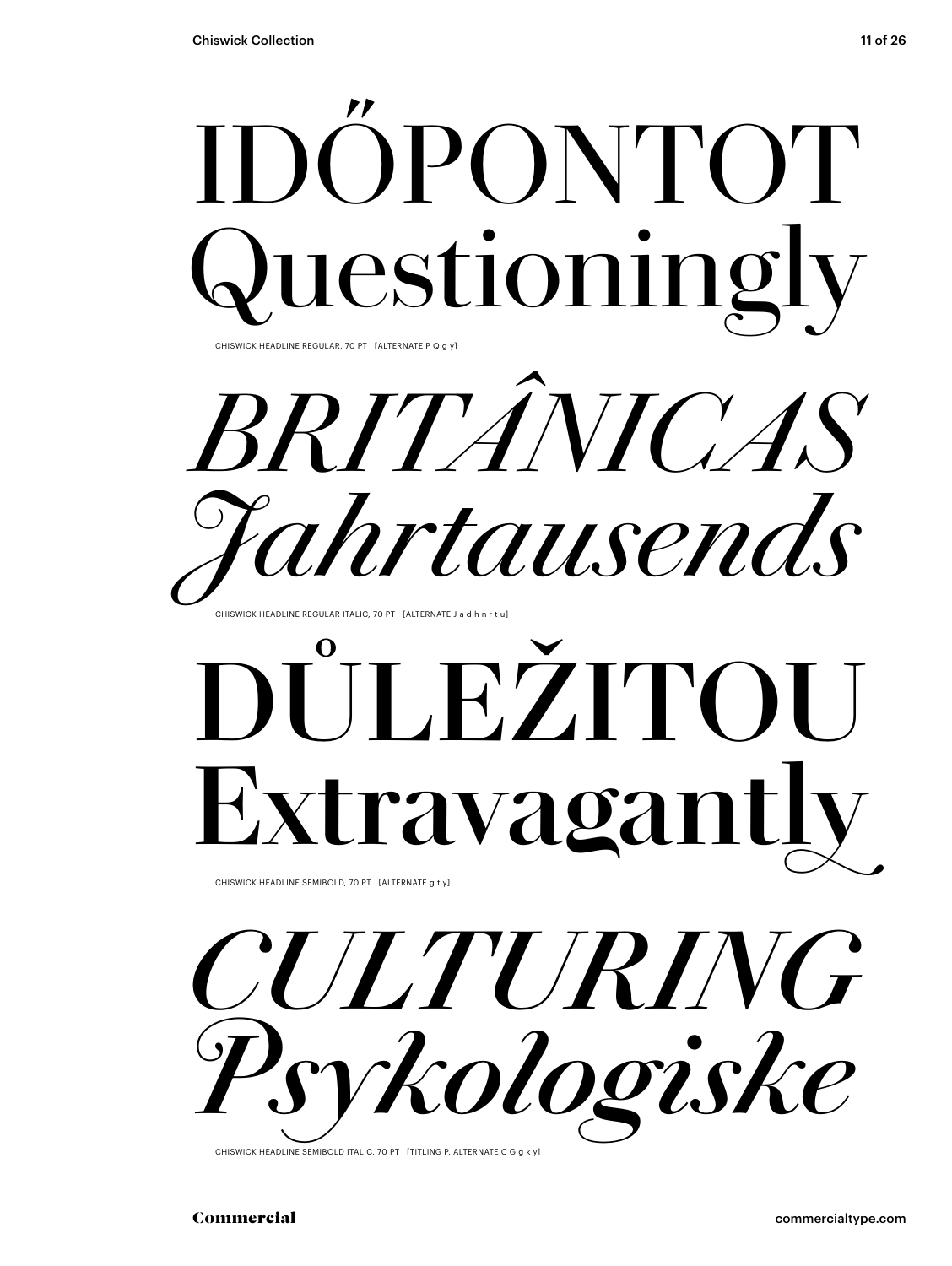

*AQUITANIË Engagement*

CHISWICK HEADLINE BOLD ITALIC, 70 PT [SWASH A T Q, ALTERNATE a t]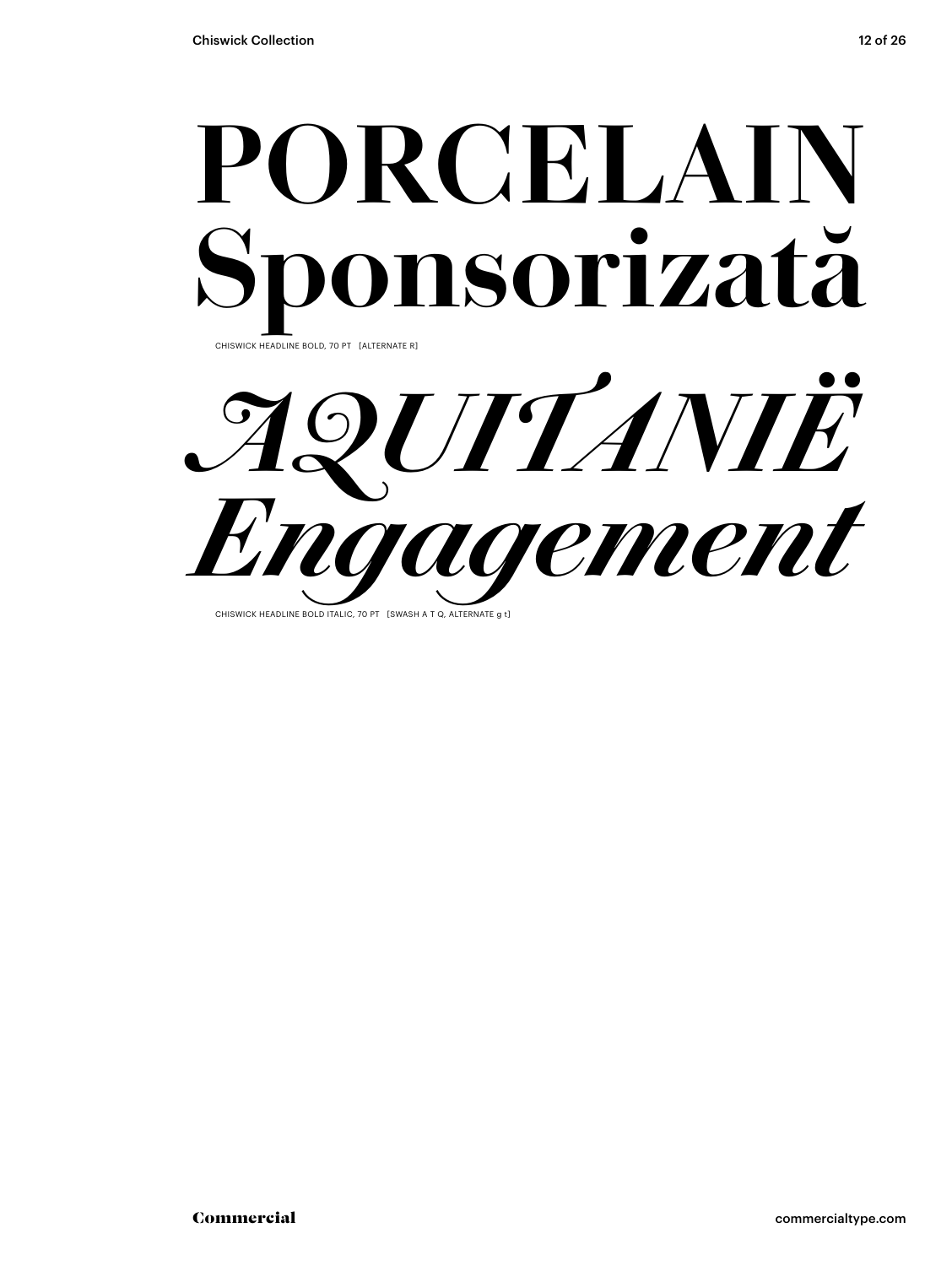# Microphotograph

CHISWICK HEADLINE EXTRALIGHT, 60 PT [ALTERNATE g t]

# Ideológicamente

CHISWICK HEADLINE LIGHT, 60 PT

## Contemporaries

CHISWICK HEADLINE REGULAR, 60 PT

### **Abstraktimpien**

CHISWICK HEADLINE SEMIBOLD, 60 PT

### **Biotechnologie**

CHISWICK HEADLINE BOLD, 60 PT [ALTERNATE g]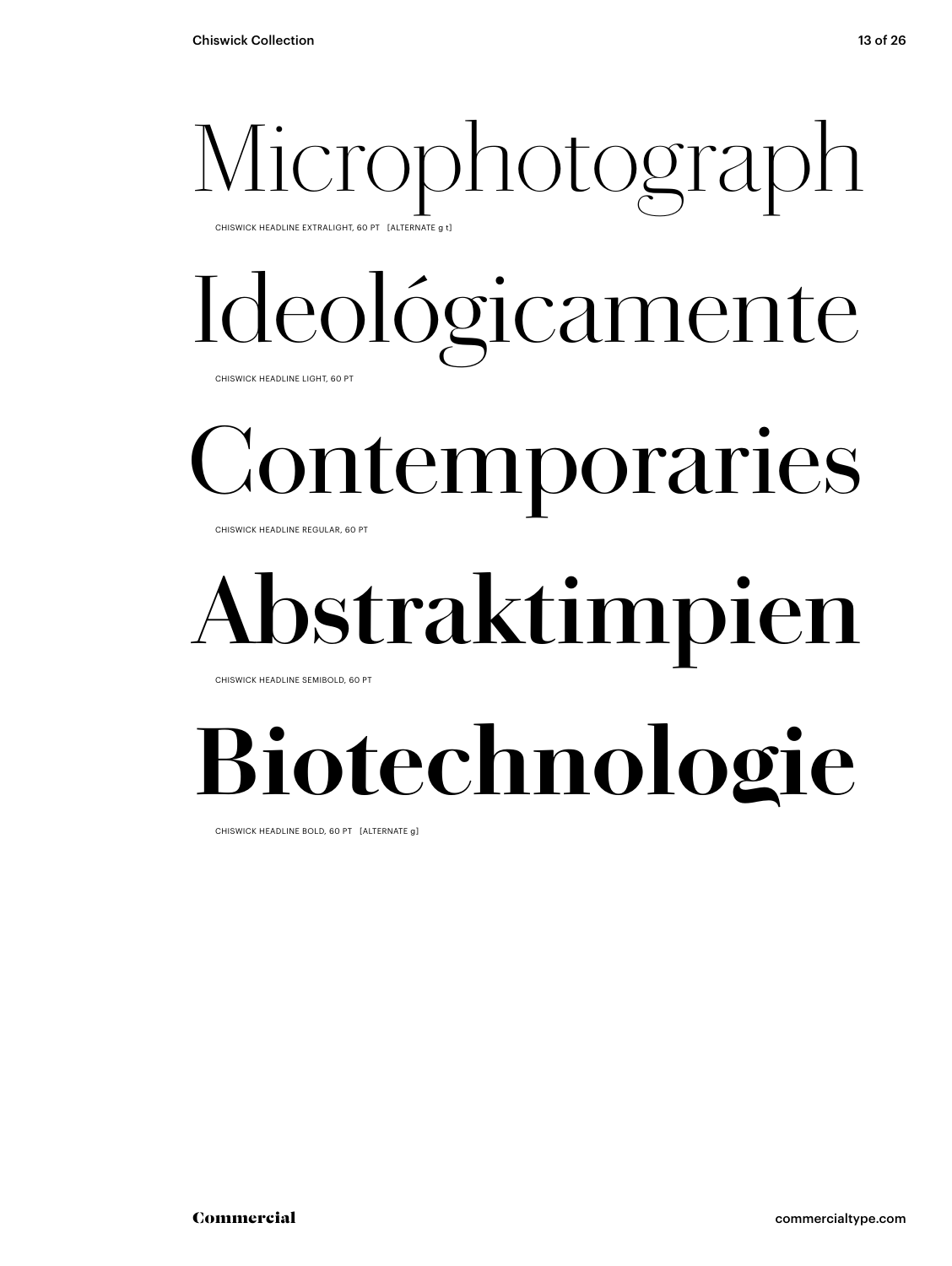*Quindecasyllabic*

.<br>CHISWICK HEADLINE EXTRALIGHT ITALIC, 60 PT [SWASH Q, ALTERNATE a b d i l n u y]





CHISWICK HEADLINE REGULAR ITALIC, 60 PT

*Salvaguardato*

CHISWICK HEADLINE SEMIBOLD ITALIC, 60 PT [ALTERNATE S a d g l p r t u



CHISWICK HEADLINE BOLD ITALIC, 60 PT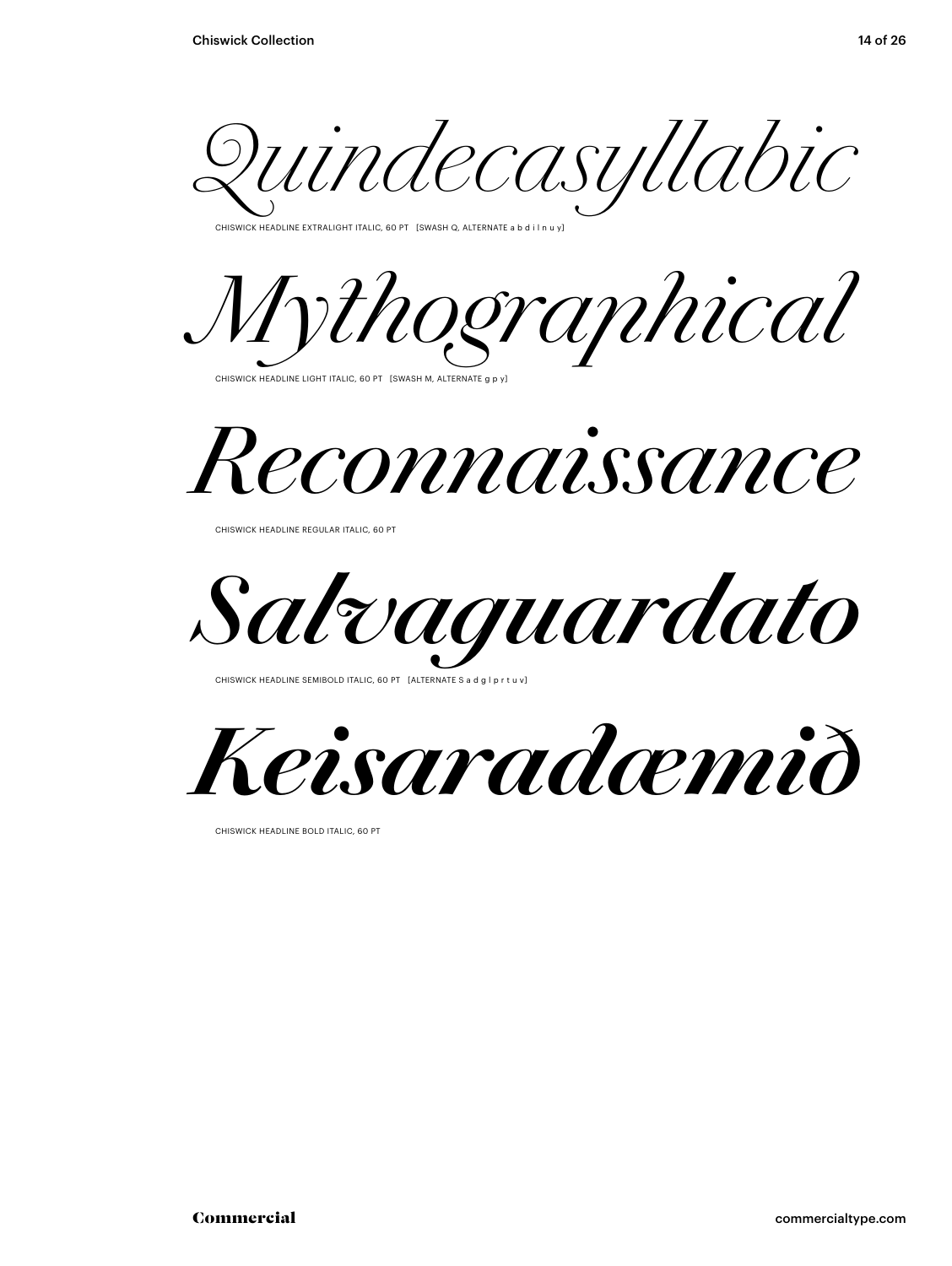### **Chiswick** *Deck*

An anthology of seriffed forms created over the eighteenth and nineteenth century, Chiswick's letterforms show subtle variation rather than precise repetition of details, giving an impression of handmade beauty rather than measured perfection.

### **PUBLISHED** 2017

**DESIGNED BY** PAUL BARNES

**10 STYLES** 5 WEIGHTS W/ ITALICS

### **FEATURES**

PROPORTIONAL OLDSTYLE FIGURES PROPORTIONAL LINING FIGURES FRACTIONS (PREBUILT AND ARBITRARY) SUPERSCRIPT/SUBSCRIPT SMALL CAPS (ROMAN & ITALIC) SWASH CAPITALS & LETTERS DISCRETIONARY LIGATURES

Useful for smaller headlines, as well as subheads, pull quotes, and introductory paragraphs, Chiswick Deck is intended for use from 14 to 30 point. In five weights, with roman and italic from XLight through to Bold, Chiswick's distinctive design offers designers a typeface that fills a unique space in the typographic world. Its forms are assured but unusual, and beautifully crafted. Though formal in its contrast and overall appearance, it has an energetic and playful character, particularly in the wonderfully varied and rich italic.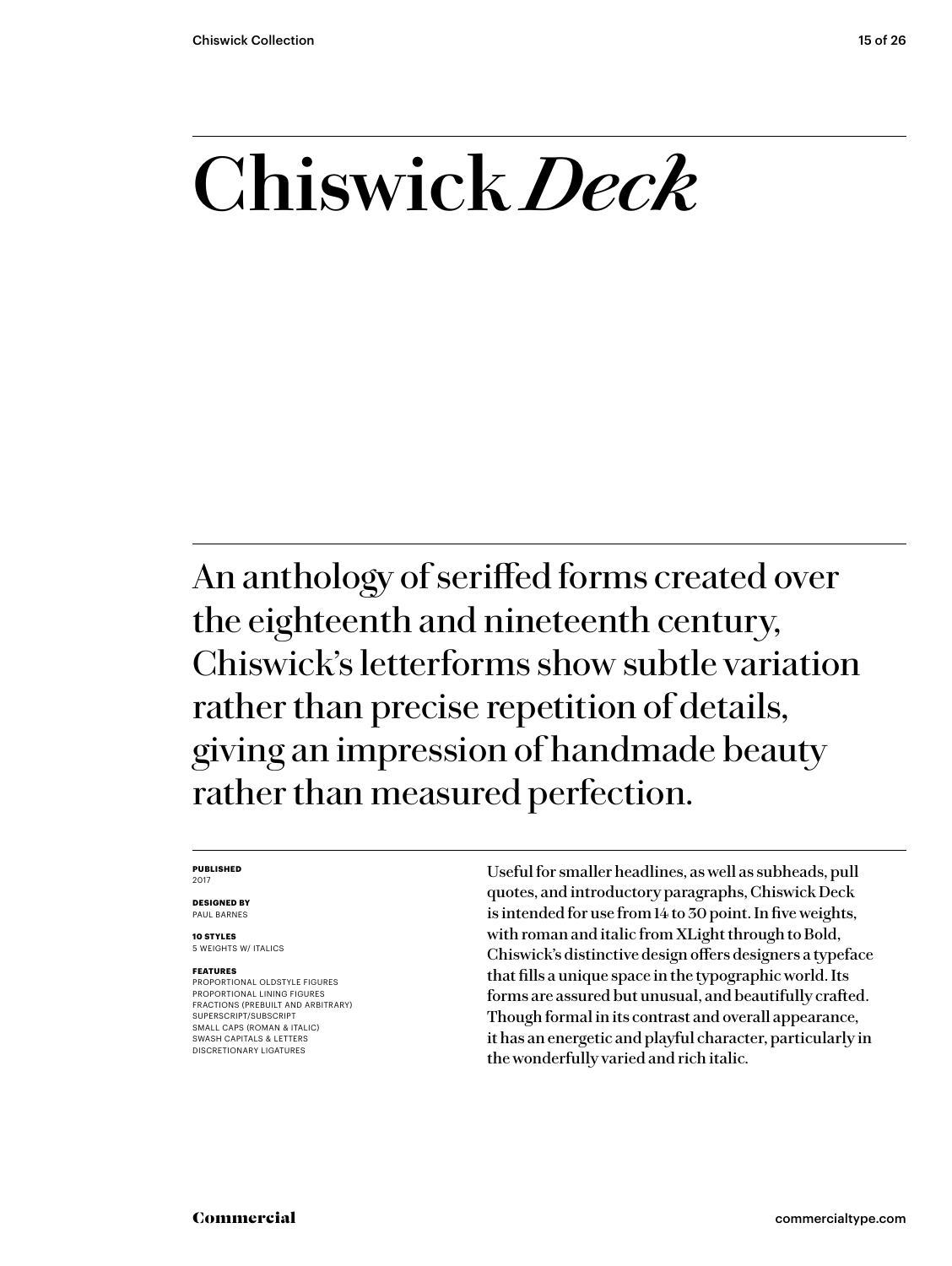### LE PREMIER ARCHITECTE AMÉRICAIN Myöhempinä aikoina hän sekoittui osittain *Dielo americkej beletrie zachytáva rok 1845*

CHISWICK DECK EXTRALIGHT, EXTRALIGHT ITALIC, 24 PT [OLDSTYLE FIGURES, ALTERNATE C R y, ITALIC a b h i k l m r t y]

FINISHED PRODUCTS FOR ONLY £36 A pack of 4 drysuit-clad Royal Navy divers *Rousing the New Era of Jazz Musicians*

CHISWICK DECK LIGHT, LIGHT ITALIC, 24 PT [TITLING J R of, ALTERNATE k y]

### SET PIECE IN EARLY 1324 DENMARK Fue clasificada por Carlos Linneo en 1751 *Cerca de 8% da população fala a língua*

CHISWICK DECK REGULAR, REGULAR ITALIC, 24 PT [OLDSTYLE FIGURES, TITLING 2 3 4 5 8, ALTERNATE ITALIC C a d f g

### **AU DOAR 80 EXEMPLARE VÂNDUTE Increasingly serious & erudite aesthetes** *We hope you can join us on 18 January*

CHISWICK DECK SEMIBOLD, SEMIBOLD ITALIC, 24 PT [ALTERNATE R y &, TITLING g, DISCRETIONARY st, SWASH J]

### **IN PICTURESQUE WARWICKSHIRE Das in Norwegen des Jahres 1860 spielt** *Pour un bénéfice de £112,84 milliards*

CHISWICK DECK BOLD, BOLD ITALIC, 24 PT [ALTERNATE C J K Q R g £ 0 1 2 6 8]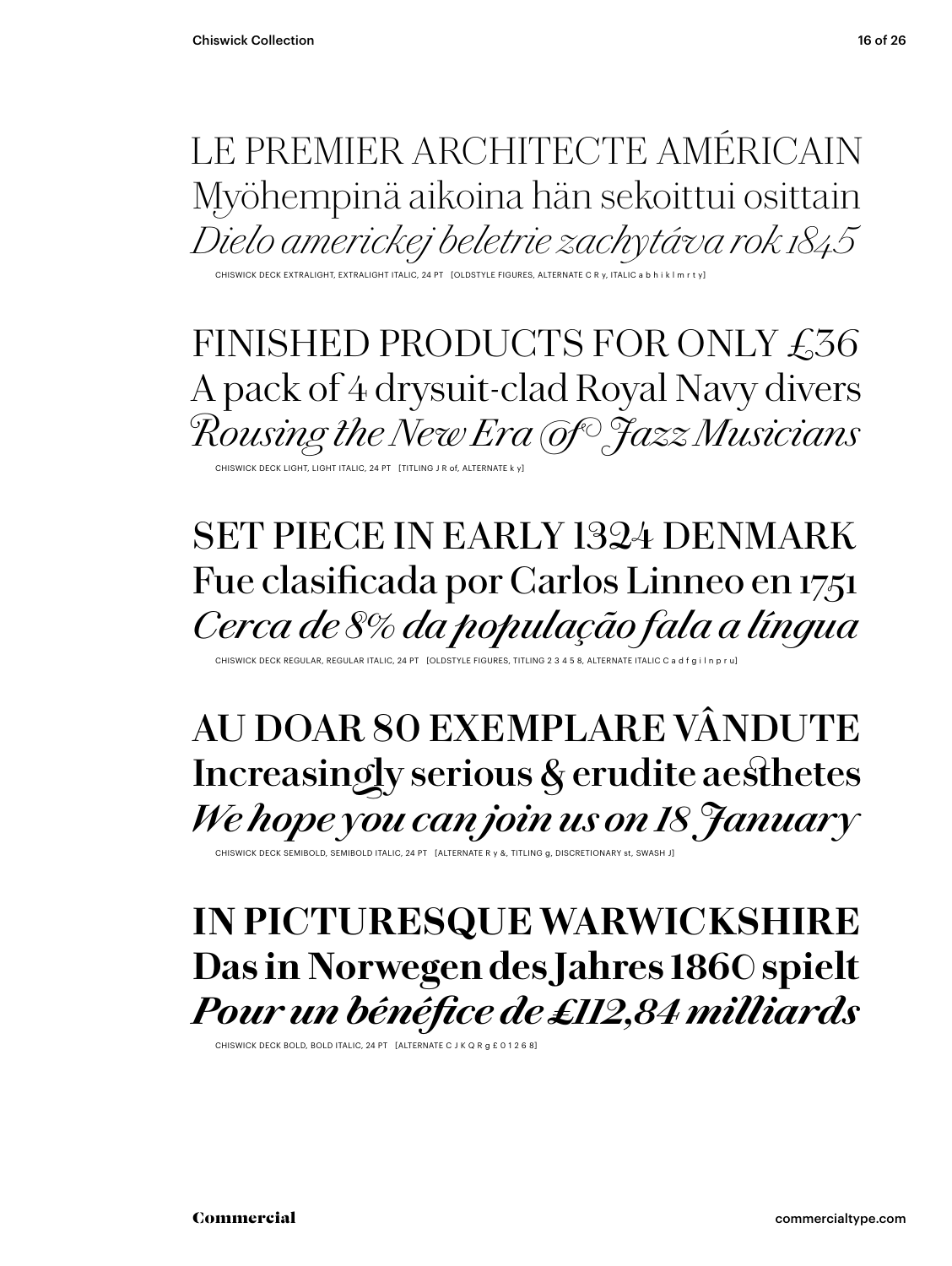

### Kulturgeschichtliche

CHISWICK DECK LIGHT, 48 PT [ALTERNATE g]

### Pseudophilosophies

CHISWICK DECK REGULAR, 48 PT [ALTERNATE P]

### **Spectrophotometer**

CHISWICK DECK SEMIBOLD, 48 PT

### **asquicentennial** CHISWICK DECK BOLD, 48 PT [ALTERNATE t]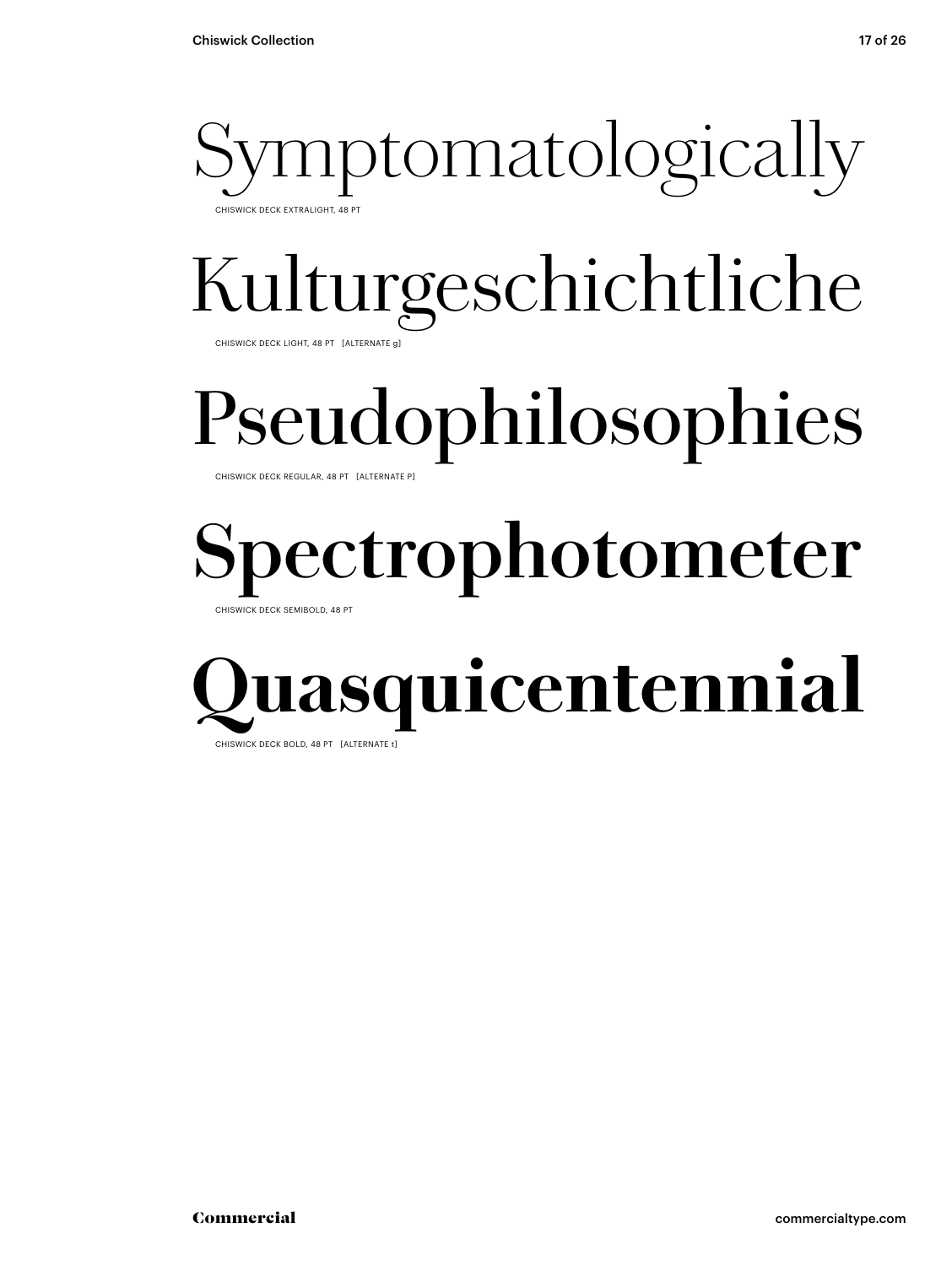*Anthropomorphology*

CHISWICK DECK EXTRALIGHT ITALIC, 48 PT [SWASH A, ALTERNATE g h l m n p r t y]

*Schutzgasschweißen*

CHISWICK DECK LIGHT ITALIC, 48 PT

*Tutkimusyksiköissä*

CHISWICK DECK REGULAR ITALIC, 48 PT [ALTERNATE i k m t u y]

*Mönchengladbach*

CHISWICK DECK SEMIBOLD ITALIC, 48 PT [SWASH M, ALTERNATE g]



CHISWICK DECK BOLD ITALIC, 48 PT [ALTERNATE S]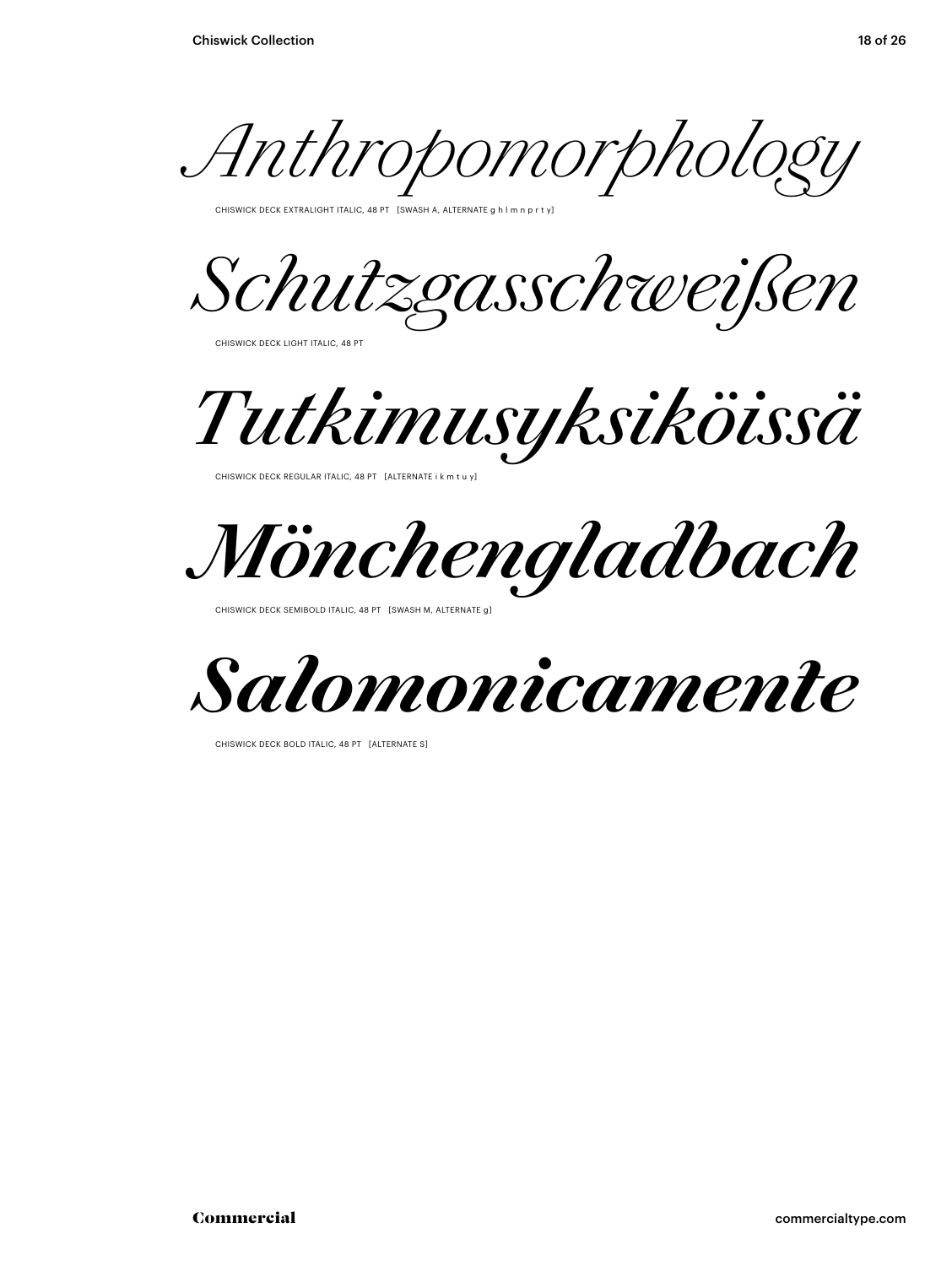### **Chiswick** *Text*

The explosion in lettering in Britain in the 1700s was driven by an expanding society and economy at the beginning of the industrial revolution. Chiswick is a letter that is borne of this time, as suited to the country pastoral as it was to the nascent urban industrial landscape.

### **PUBLISHED** 2017

**DESIGNED BY** PAUL BARNES

**10 STYLES** 5 WEIGHTS W/ ITALICS

### **FEATURES**

PROPORTIONAL OLDSTYLE FIGURES PROPORTIONAL LINING FIGURES FRACTIONS (PREBUILT AND ARBITRARY) SUPERSCRIPT/SUBSCRIPT SMALL CAPS (ROMAN & ITALIC) SWASH CAPITALS & LETTERS DISCRETIONARY LIGATURES

Even at small sizes, such as on a watch face or the caption of an engraving, vernacular style letterforms bear a remarkable similarity to the letters applied at the largest sizes, such as on a shopfront. Chiswick Text is intended for use up to 14 point, and brings a remarkably warm character to text. Comfortable for long-form reading, its personality is equally well-suited to short bursts of text on menus and invitations. Chiswick Text has been adapted from the display versions, toning down the style without becoming characterless. With multiple figure styles and small capitals, it will satisfy the needs of even the most rigorous microtypography.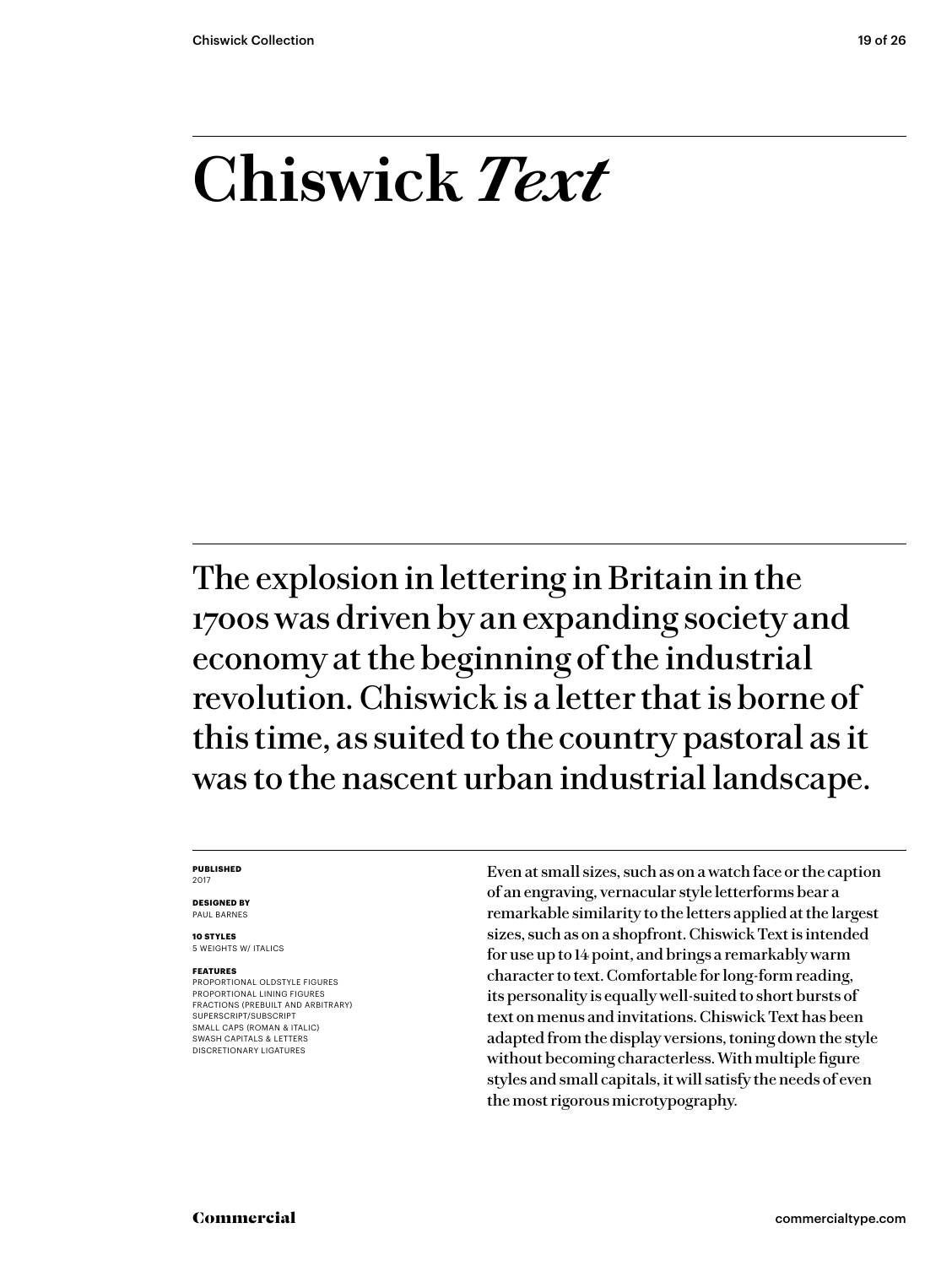ER VERFASSTE GEDICHTE SOWIE ROMANE UND DRAMEN UND A tanítási szünetnek köszönhetően, nyáron érezhetően csökken a város *ÆTIOLOGI PLEJER MAN AT DELE SYGDOMMENS ÅRSAGER I DE Activities include hiking, kayaking, walks atop glaciers, and dog sledding* CHISWICK TEXT EXTRALIGHT, EXTRALIGHT ITALIC, 14 PT

DI QUI L'IMPRESSIONE CONTRADDITTORIA CHE OFFRONO LA La segunda y quizás la más famosa es fruto de la decepción ideológica *THE 3 KEYSTONE BENCHMARKS OF THEIR NOBLE RETAILER Announced the "new version" found online on the tenth of January* CHISWICK TEXT LIGHT, LIGHT ITALIC, 14 PT [TITLING ROMAN g y, ITALIC A B J R Y f y of 3]

FINED £28.758 MILLION FOR ANTI-COMPETITIVE PRACTICES Een grote en machtige handelsstad, met een imposante burcht op de *THE FIRST 7 YEARS OF ITS EXISTENCE WERE VERY FRUITFUL Est l'étude des signes linguistiques, à la fois verbaux ou non verbaux* CHISWICK TEXT REGULAR, REGULAR ITALIC, 14 PT [SWASH T st 7, ALTERNATE g]

**CHOCIAŻ TERENY WOKÓŁ ÇANAKKALE ZAMIESZKANE BYŁY On average, 9,500 – 14,800 students were registered at the University** *ALLOWANCES OF UP TO £40,000 IN CREDIT INSTRUMENTS Some predicted that 72% of the public would take the sixth choice*

CHISWICK TEXT SEMIBOLD, SEMIBOLD ITALIC, 14 PT [OLDSTYLE FIGURES, ALTERNATE ROMAN R K g y, ITALIC S k p v]

**DINS DE LA NOBLESA NAVARRESA DEL SEGLE XVI EXISTIEN A series chronicling their experience of becoming Danish citizens** *DINAMARQUÊS OCUPOU A CONDIÇÃO DE LÍNGUA OFICIAL Yeni bir dil olarak Norveççenin oluşturulması, milliyetçilik ve*

CHISWICK TEXT BOLD, BOLD ITALIC, 14 PT [TITLING ITALIC Y, ALTERNATE ITALIC C Q R a b d i k l m n r t u y]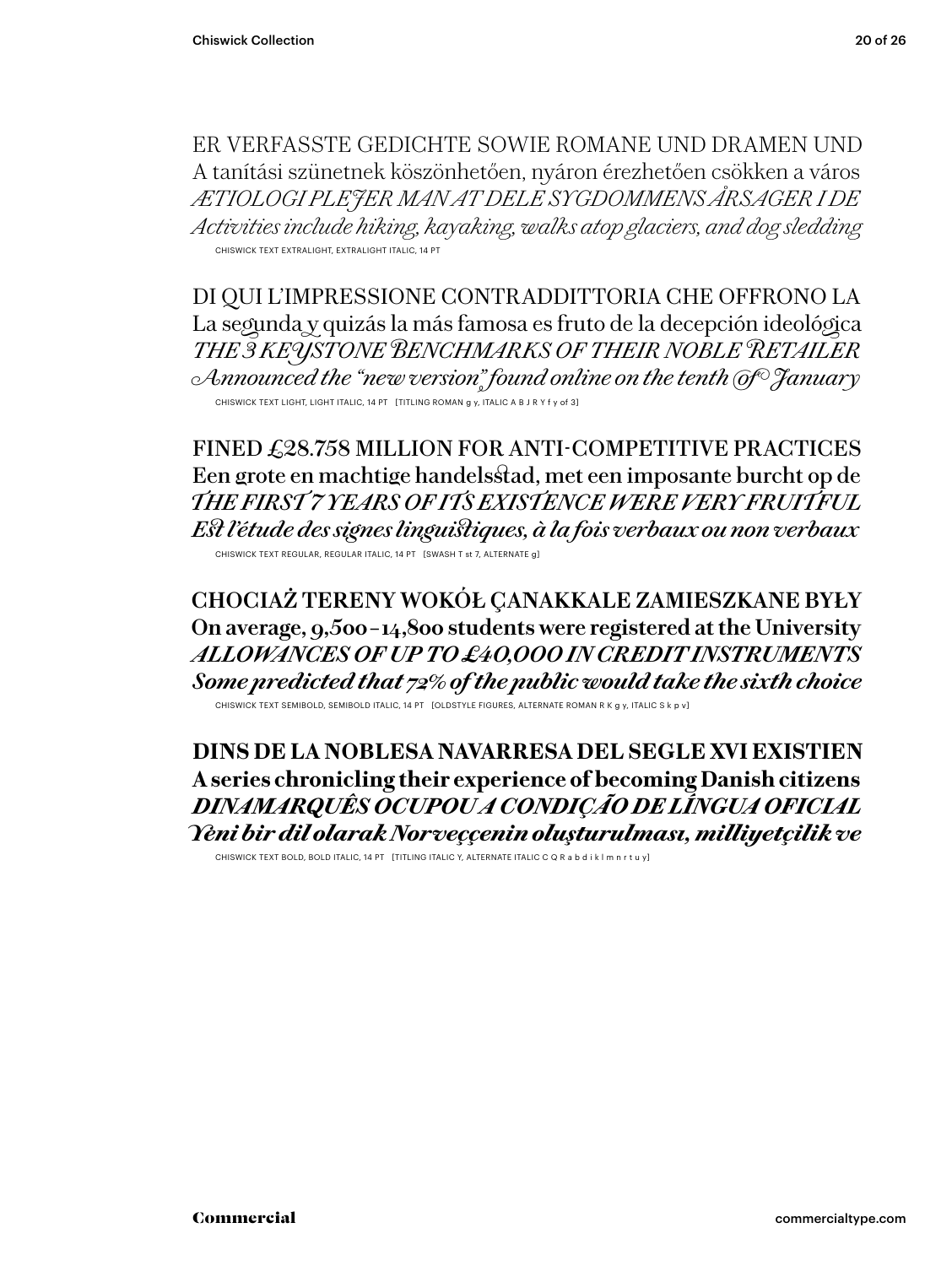CHISWICK TEXT REGULAR, REGULAR ITALIC, BOLD, 16/20 PT

the spanish war, which began in 1739, and the French war which soon followed it occasioned further increase of the debt, which, on the 31st of December 1748, after it had been concluded by the **Treaty of Aix-la-Chapelle**, amounted to £78,293,313. The most profound peace of the seventeen years of continuance had taken no more than £8,328,354 from it. A war of less than nine years' continuance added £31,338,689 to it (as referenced in James Postlethwaite's *History of the Public Revenue*). During the administration of Mr. Pelham, the interest of the public debt was reduced from 4% to 3%; or at least measures were taken for reducing it, from four to three per cent; **the sinking fund** was increased, and some part of the public debt was paid off. In 1755, before the breaking out of the late war, the funded debt of Great Britain amounted to  $\pounds$ 72,289,673. On the 5th of January 1763, at the conclusion of the peace, the funded debt amounted to £122,603,336. The unfunded debt has been stated at £13,927,589. But the expense occasioned by the war did not end with the conclusion of the peace, so that though, on the 5th of January 1763, the funded debt was increased (partly by a new loan, and partly by funding a part of the unfunded debt) to £129,586,782, there still remained (according to the very well informed author of *Considerations on the Trade and Finances of Great Britain*) an unfunded REGULAR SMALL CAPS

REGULAR

BOLD

PROPORTIONAL LINING FIGURES

REGULAR ITALIC

PROPORTIONAL OLDSTYLE FIGURES

BOLD

PROPORTIONAL LINING FIGURES [CAP-HEIGHT]

REGULAR ITALIC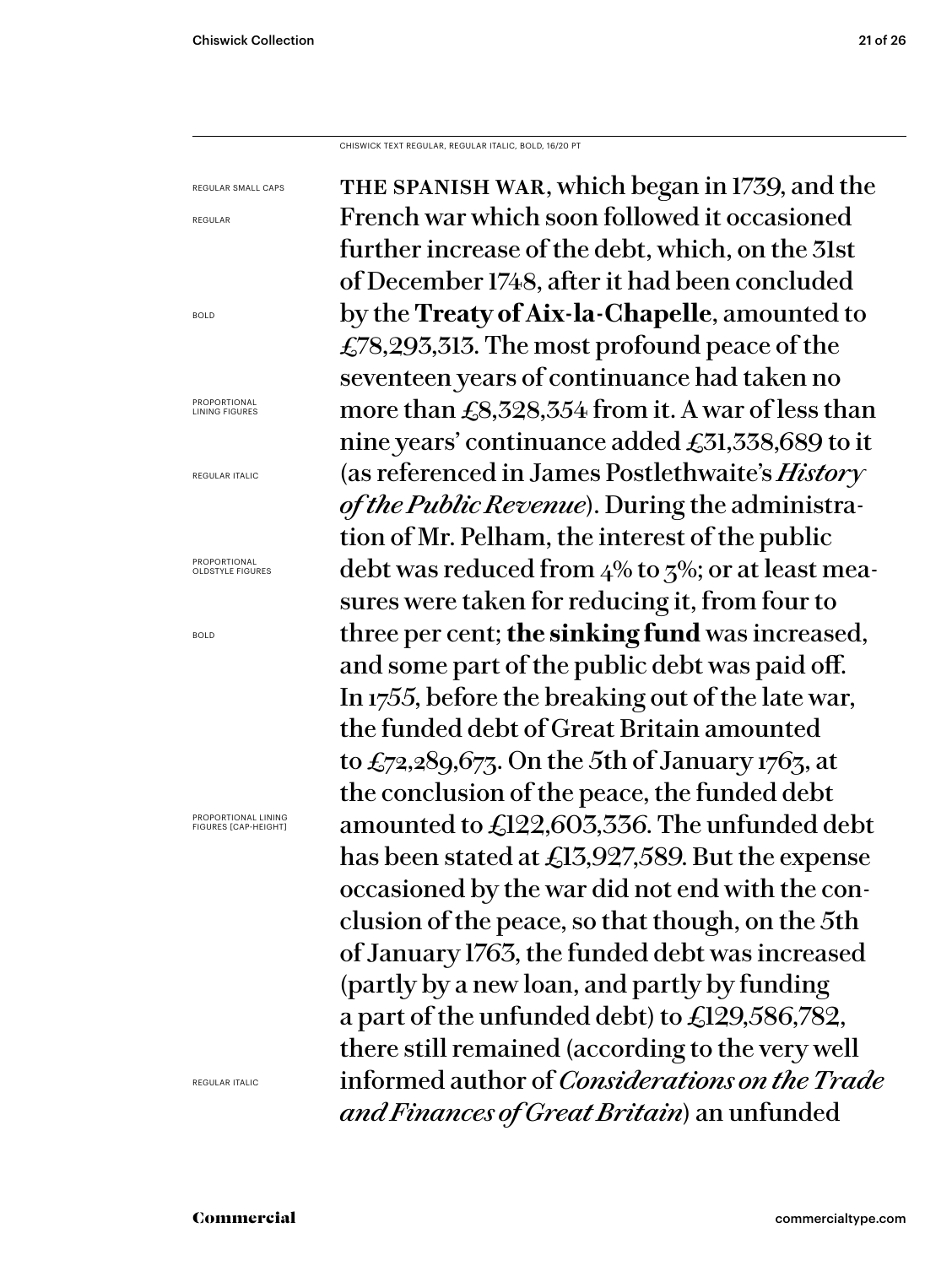CHISWICK TEXT REGULAR, REGULAR ITALIC, BOLD, 10/13 PT

EVERY INTRODUCTION to the problems of aesthetics begins by acknowledging the existence and claims of two methods of attack—the *general, philosophical, deductive*, which starts from a complete metaphysics and installs beauty in its place among the other great concepts; and the *empirical*, or *inductive*, which seeks to disengage a general principle of beauty from the objects of aesthetic experience and the facts of aesthetic enjoyment: an example of Fechner's "aesthetics from above & from below."

### **Methodologies of Aesthetics**

The first was the method of aesthetics par excellence. It was indeed only through the desire of an eighteenth-century philosopher, Baumgarten, to round out his "architectonic" of metaphysics that the science received its name, as designating the theory of knowledge in the form of feeling, parallel to that of "clear," logical thought. Kant, Schelling, and Hegel, again, made use of the concept of *the Beautiful* as a kind of keystone or cornice for their respective philosophical edifices. Aesthetics, then, came into being as the philosophy of the Beautiful, and it may be asked why this philosophical aesthetics does not suffice; why beauty should need for its understanding also an aesthetics "von unten." The answer is not that no system of philosophy is universally accepted, but that *the general aesthetic theories* have not, as yet at least, succeeded in answering the plain questions of "the plain man" in regard to concrete beauty. Kant, indeed, frankly denied that the explanation of concrete beauty, or "Doctrine of Taste," as he called it, was possible, while the various definers of beauty as "the union of the Real and the Ideal" "the expression of the Ideal to Sense," have done no more than he. No one of *these* aesthetic systems, in spite of volumes of so-called application of their principles to works of art, has been able to furnish a criterion of beauty. The criticism of the generations is summed up in the mild remark of Fechner, in his "Vorschule der Aesthetik," to the effect that the philosophical path leaves one in conceptions that, by reason of their generalCHISWICK TEXT SEMIBOLD, SEMIBOLD ITALIC, 10/13 PT

**Every introduction to the problems of aesthetics begins by acknowledging the existence and claims of two methods of attack—the**  *general, philosophical, deductive***, which starts from a complete metaphysics and installs beauty in its place among the other great concepts; and the** *empirical***, or** *inductive***, which seeks to disengage a general principle of beauty from the objects of aesthetic experience and the facts of aesthetic enjoyment: an example of Fechner's "aesthetics from above & from below."** 

**methodologies of aesthetics The first was the method of aesthetics par excellence. It was indeed only through the desire of an eighteenth-century philosopher, Baumgarten, to round out his "architectonic" of metaphysics that the science received its name, as designating the theory of knowledge in the form of feeling, parallel to that of "clear," logical thought. Kant, Schelling, and Hegel, again,** 

CHISWICK TEXT BOLD, BOLD ITALIC, 10/13 PT

**Every introduction to the problems of aesthetics begins by acknowledging the existence and claims of two methods of attack—the** *general, philosophical, deductive***, which starts from a complete metaphysics and installs beauty in its place among the other great concepts; and the** *empirical***, or** *inductive***, which seeks to disengage a general principle of beauty from the objects of aesthetic experience and the facts of aesthetic enjoyment: an example of Fechner's "aesthetics from above & from below."** 

**methodologies of aesthetics The first was the method of aesthetics par excellence. It was indeed only through the desire of an eighteenth-century philosopher, Baumgarten, to round out his "architectonic" of metaphysics that the science received its name, as designating the theory of knowledge in the form of feeling, parallel to that of "clear," logical thought. Kant, Schelling, and**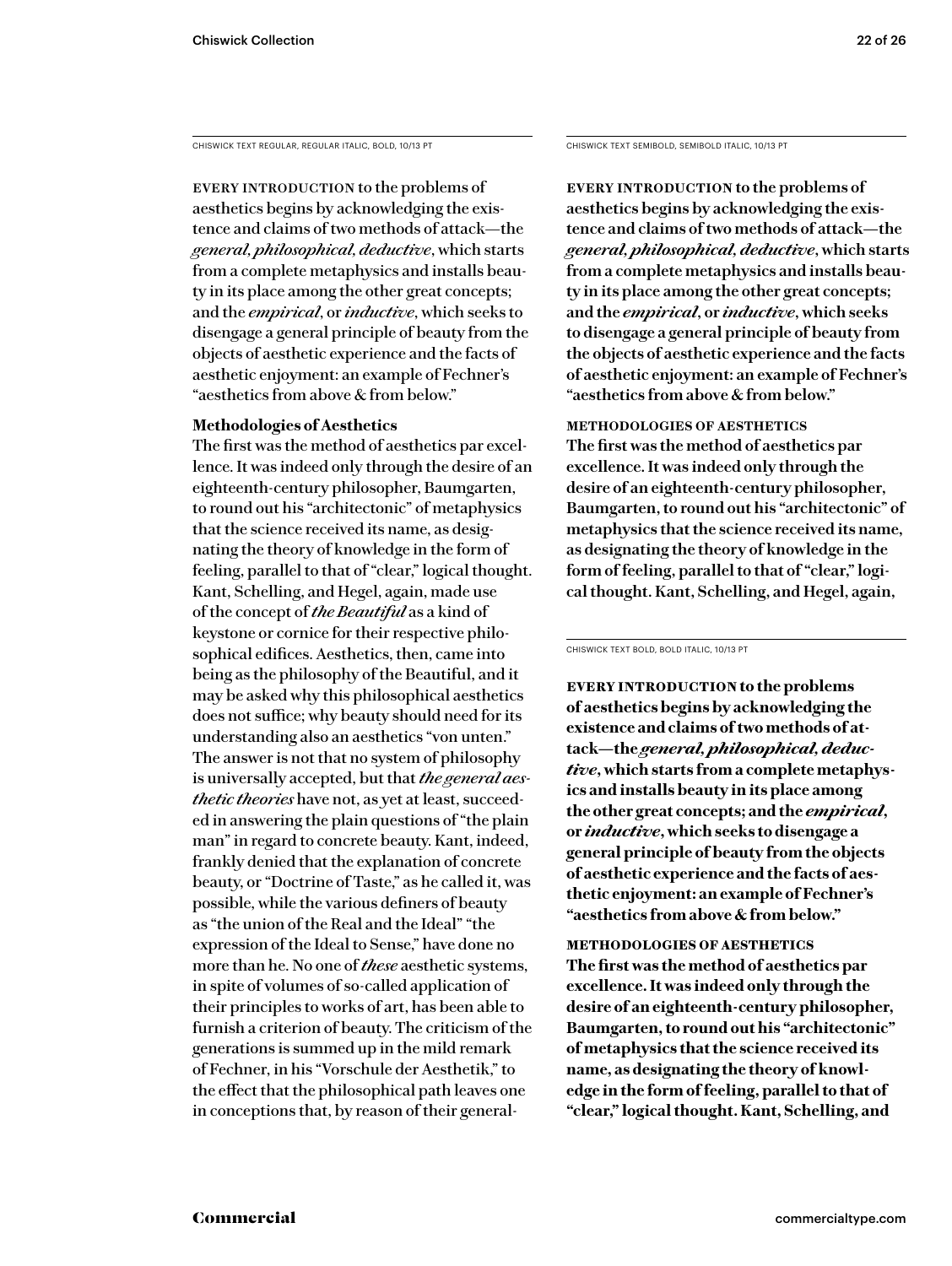CHISWICK TEXT REGULAR, BOLD, 10/13 PT [OLDSTYLE FIGURES, ALTERNATE C J K Q R g k y & £ 0 2 3 5 6 9]

The increase of stock, which raises wages, tends to lower profit. Subsequently, when the stocks of many merchants are turned into the same trade, their mutual competition naturally tends to lower its profit towards zero. Given that there is a like increase of stock in all the different trades carried on in the same society, the same competition must produce the same realized effect in them all.

### **Monthly & Yearly Public Debts of 1693**

In 1692, during the reigns of King William and Queen Anne, an act was passed for borrowing one million upon an annuity of  $18\frac{1}{2}$  per cent, or of £140,000 a year for sixteen years. Realizing further growth was possible, in 1691 an act was passed for borrowing a million upon annuities for lives, upon terms which in the present times would appear very advantageous. Justly, in 1695, the persons who had purchased those annuities were allowed to exchange them for

CHISWICK TEXT REGULAR, BOLD, 10/13 PT [OLDSTYLE FIGURES, TITLING ALTERNATES]

THE INCREASE OF STOCK, which raises wages, tends to lower profit. Subsequently, when the stocks of many merchants are turned into the same trade, their mutual competition naturally tends to lower its profit towards zero. Given that there is a like increase of stock in all the different trades carried on in the same society, the same competition must produce the same realized effect in them all.

**Monthly & Yearly Public Debts of 1693** In 1692, during the reigns of King William and Queen Anne, an act was passed for borrowing one million upon an annuity of  $18\frac{1}{2}$  per cent, or of £140,000 a year for sixteen years. Realizing further growth was possible, in 1691 an act was passed for borrowing a million upon annuities for lives, upon terms which in the present times would appear very advantageous. Justly, in 1695, the persons who had purchased those annuities were allowed to exchange them for

CHISWICK TEXT REGULAR ITALIC, BOLD ITALIC, 10/13 PT [OLDSTYLE FIGURES, ALTERNATE C J K Q R Y a b d h i k l m n p q r t u y & £ 0 2 3 5]

*The increase of stock, which raises wages, tends to lower profit. Subsequently, when the stocks of many merchants are turned into the same trade, their mutual competition naturally tends to lower its profit towards zero; and when there is a like increase of stock in all the different trades carried on in the same society, the same competition must produce the same realized effect in them all.*

### *Monthly & Yearly Public Debts of 1693*

*In 1692, during the reigns of King William and Queen Anne, an act was passed for borrowing one million upon an annuity of 18<sup>1</sup>/<sub>2</sub> per cent, or of £140,000 a year for sixteen years. Realizing further growth was possible, in 1691 an act was passed for borrowing a million upon annuities for lives, upon terms which in the present times would appear very advantageous. Justly, in 1695, the persons who had purchased those annuities were allowed to exchange them for* 

CHISWICK TEXT REGULAR ITALIC, BOLD ITALIC, 10/13 PT [OLDSTYLE FIGURES, SWASH ALTERNATES]

*The increase of stock, which raises wages, tends to lower profit. Subsequently, when the stocks of many merchants are turned into the same trade, their mutual competition naturally tends to lower its profit towards zero; and when there is a like increase of stock in all the different trades carried on in the same society, the same competition must produce the same realized effect in them all.*

*Monthly & Yearly Public Debts of 1693 In 1692, during the reigns of King William and Queen Anne, an act was passed for borrowing one million upon an annuity of 18* $\frac{1}{2}$  *per cent, or of £140,000 a year for sixteen years. Realizing further growth was possible, in 1691 an act was passed for borrowing a million upon annuities for lives, upon terms which in the present times would appear very advantageous. Justly, in 1695, the persons who had purchased those annuities were allowed to*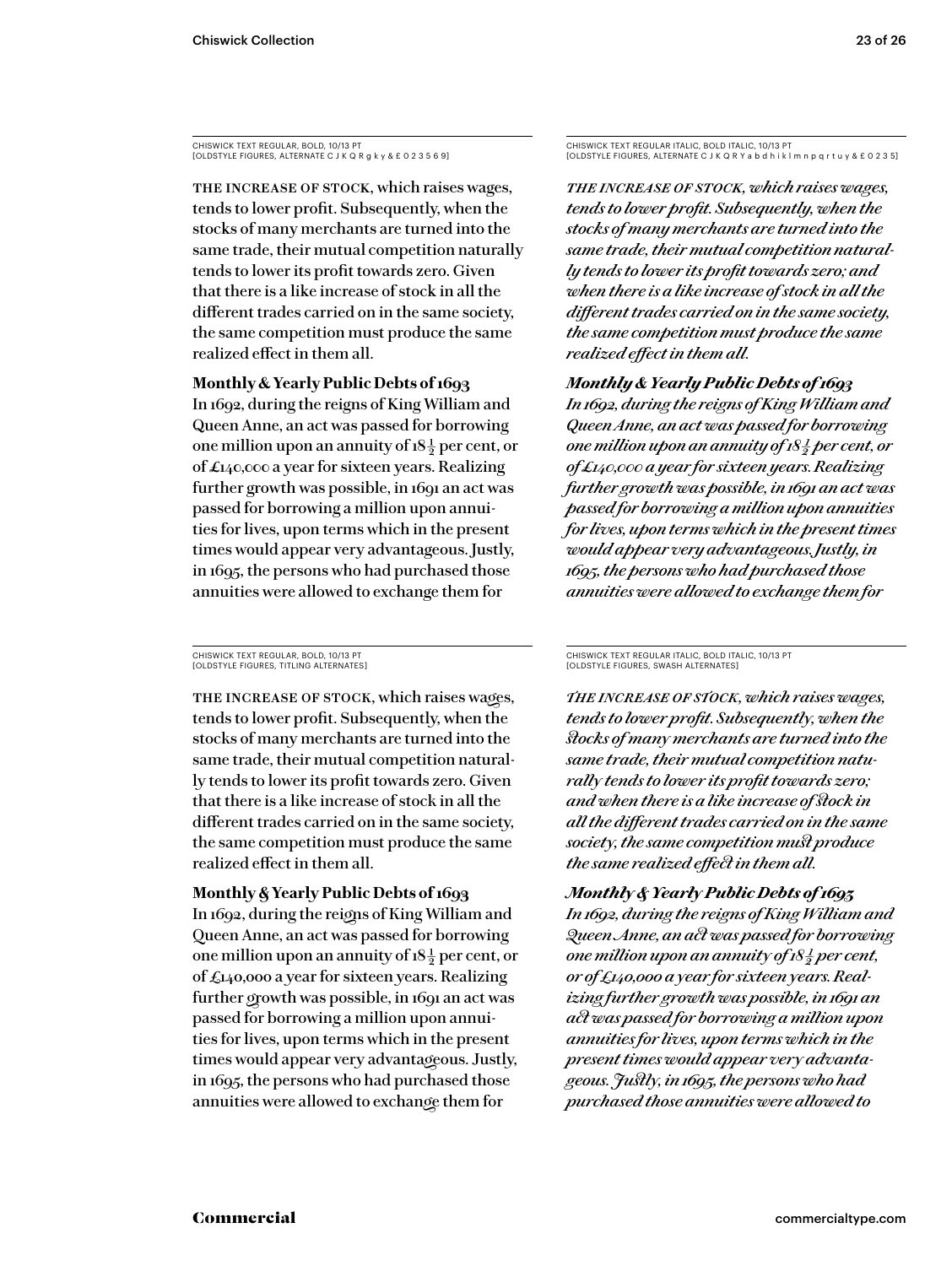CHISWICK TEXT LIGHT, LIGHT ITALIC, SEMIBOLD, 9/12 PT

EVERY INTRODUCTION to the problems of aesthetics begins by acknowledging the existence and claims of two methods of attack—the *general, philosophical, deductive*, which starts from a complete metaphysics and installs beauty in its place among the other great concepts; and the *empirical*, or *inductive*, which seeks to disengage a general principle of beauty from the objects of aesthetic experience and the facts of aesthetic enjoyment: an example of Fechner's "aesthetics from above & from below."

### **Methodologies of Aesthetics**

The first was the method of aesthetics par excellence. It was indeed only through the desire of an eighteenth-century philosopher, Baumgarten, to round out his "architectonic" of metaphysics that the science received its name, as designating the theory of knowledge in the form of feeling, parallel to that of "clear," logical thought. Kant, Schelling, and Hegel, again, made use of the concept of *the Beautiful* as a kind of keystone or cornice for their respective philosophical edifices. Aesthetics, then, came into being as the philosophy of the Beautiful, and it may be asked why this philosophical aesthetics does not suffice; why beauty should need for its understanding also an aesthetics "von unten."

### **The State of Criticism**

The answer is not that no system of philosophy is universally accepted, but that *the general aesthetic theories* have not, as yet at least, succeeded in answering the plain questions of "the plain man" in regard to concrete beauty. Kant, indeed, frankly denied that the explanation of concrete beauty, or "Doctrine of Taste," as he called it, was possible, while the various definers of beauty as "the union of the Real and the Ideal" "the expression of the Ideal to Sense," have done no more than he. No one of *these* aesthetic systems, in spite of volumes of so-called application of their principles to works of art, has been able to furnish a criterion of beauty. The criticism of the generations is summed up in the mild remark of Fechner, in his "Vorschule der Aesthetik," to the effect that the philosophical path leaves one in conceptions that, by reason of their generality, *do not well fit* the particular cases. And so it was that empirical aesthetics arose, which does not seek to answer those plain questions as to the enjoyment of concrete beauty down to its simplest

CHISWICK TEXT REGULAR, REGULAR ITALIC, BOLD, 9/12 PT

EVERY INTRODUCTION to the problems of aesthetics begins by acknowledging the existence and claims of two methods of attack—the *general, philosophical, deductive*, which starts from a complete metaphysics and installs beauty in its place among the other great concepts; and the *empirical*, or *inductive*, which seeks to disengage a general principle of beauty from the objects of aesthetic experience and the facts of aesthetic enjoyment: an example of Fechner's "aesthetics from above & from below."

### **Methodologies of Aesthetics**

The first was the method of aesthetics par excellence. It was indeed only through the desire of an eighteenth-century philosopher, Baumgarten, to round out his "architectonic" of metaphysics that the science received its name, as designating the theory of knowledge in the form of feeling, parallel to that of "clear," logical thought. Kant, Schelling, and Hegel, again, made use of the concept of *the Beautiful* as a kind of keystone or cornice for their respective philosophical edifices. Aesthetics, then, came into being as the philosophy of the Beautiful, and it may be asked why this philosophical aesthetics does not suffice; why beauty should need for its understanding also an aesthetics "von unten."

### **The State of Criticism**

The answer is not that no system of philosophy is universally accepted, but that *the general aesthetic theories* have not, as yet at least, succeeded in answering the plain questions of "the plain man" in regard to concrete beauty. Kant, indeed, frankly denied that the explanation of concrete beauty, or "Doctrine of Taste," as he called it, was possible, while the various definers of beauty as "the union of the Real and the Ideal" "the expression of the Ideal to Sense," have done no more than he. No one of *these* aesthetic systems, in spite of volumes of so-called application of their principles to works of art, has been able to furnish a criterion of beauty. The criticism of the generations is summed up in the mild remark of Fechner, in his "Vorschule der Aesthetik," to the effect that the philosophical path leaves one in conceptions that, by reason of their generality, *do not well fit* the particular cases. And so it was that empirical aesthetics arose, which does not seek to answer those plain questions as to the enjoyment of concrete beauty down to its simplest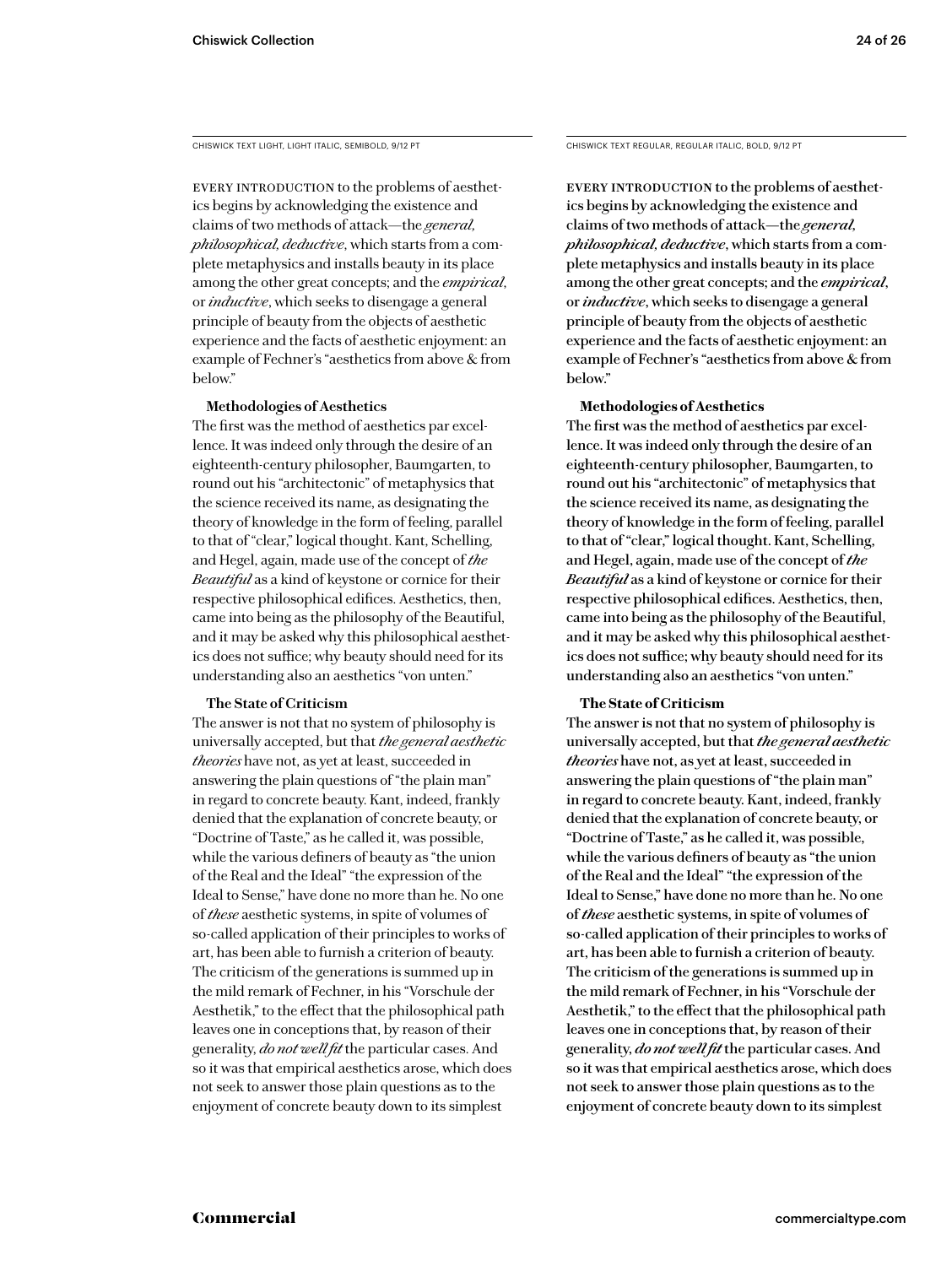CHISWICK TEXT LIGHT, LIGHT ITALIC, SEMIBOLD, 8/11 PT

EVERY INTRODUCTION to the problems of aesthetics begins by acknowledging the existence and claims of two methods of attack—the *general, philosophical, deductive*, which starts from a complete metaphysics and installs beauty in its place among the other great concepts; and the *empirical*, or *inductive*, which seeks to disengage a general principle of beauty from the objects of aesthetic experience and the facts of aesthetic enjoyment: an example of Fechner's "aesthetics from above & from below."

### **Methodologies of Aesthetics**

The first was the method of aesthetics par excellence. It was indeed only through the desire of an eighteenthcentury philosopher, Baumgarten, to round out his "architectonic" of metaphysics that the science received its name, as designating the theory of knowledge in the form of feeling, parallel to that of "clear," logical thought. Kant, Schelling, and Hegel, again, made use of the concept of *the Beautiful* as a kind of keystone or cornice for their respective philosophical edifices. Aesthetics, then, came into being as the philosophy of the Beautiful, and it may be asked why this philosophical aesthetics does not suffice; why beauty should need for its understanding also an aesthetics "von unten."

### **The State of Criticism**

The answer is not that no system of philosophy is universally accepted, but that *the general aesthetic theories* have not, as yet at least, succeeded in answering the plain questions of "the plain man" in regard to concrete beauty. Kant, indeed, frankly denied that the explanation of concrete beauty, or "Doctrine of Taste," as he called it, was possible, while the various definers of beauty as "the union of the Real and the Ideal" "the expression of the Ideal to Sense," have done no more than he. No one of *these* aesthetic systems, in spite of volumes of so-called application of their principles to works of art, has been able to furnish a criterion of beauty. The criticism of the generations is summed up in the mild remark of Fechner, in his "Vorschule der Aesthetik," to the effect that the philosophical path leaves one in conceptions that, by reason of their generality, *do not well fit* the particular cases.

### **The Rise of the Empiricists**

And so it was that empirical aesthetics arose, which does not seek to answer those plain questions as to the enjoyment of concrete beauty down to its simplest forms, to which philosophical aesthetics had been inadequate. But it is clear that neither has empirical aesthetics said the last word concerning beauty. Criticism is still in a chaotic state that would be impossible if aesthetic theory were firmly grounded. This situation appears to me to be due to the inherent inadequacy

CHISWICK TEXT REGULAR, REGULAR ITALIC, BOLD, 8/11 PT

EVERY INTRODUCTION to the problems of aesthetics begins by acknowledging the existence and claims of two methods of attack—the *general, philosophical, deductive*, which starts from a complete metaphysics and installs beauty in its place among the other great concepts; and the *empirical*, or *inductive*, which seeks to disengage a general principle of beauty from the objects of aesthetic experience and the facts of aesthetic enjoyment: an example of Fechner's "aesthetics from above & from below."

### **Methodologies of Aesthetics**

The first was the method of aesthetics par excellence. It was indeed only through the desire of an eighteenthcentury philosopher, Baumgarten, to round out his "architectonic" of metaphysics that the science received its name, as designating the theory of knowledge in the form of feeling, parallel to that of "clear," logical thought. Kant, Schelling, and Hegel, again, made use of the concept of *the Beautiful* as a kind of keystone or cornice for their respective philosophical edifices. Aesthetics, then, came into being as the philosophy of the Beautiful, and it may be asked why this philosophical aesthetics does not suffice; why beauty should need for its understanding also an aesthetics "von unten."

### **The State of Criticism**

The answer is not that no system of philosophy is universally accepted, but that *the general aesthetic theories* have not, as yet at least, succeeded in answering the plain questions of "the plain man" in regard to concrete beauty. Kant, indeed, frankly denied that the explanation of concrete beauty, or "Doctrine of Taste," as he called it, was possible, while the various definers of beauty as "the union of the Real and the Ideal" "the expression of the Ideal to Sense," have done no more than he. No one of *these* aesthetic systems, in spite of volumes of so-called application of their principles to works of art, has been able to furnish a criterion of beauty. The criticism of the generations is summed up in the mild remark of Fechner, in his "Vorschule der Aesthetik," to the effect that the philosophical path leaves one in conceptions that, by reason of their generality, *do not well fit* the particular cases.

### **The Rise of the Empiricists**

And so it was that empirical aesthetics arose, which does not seek to answer those plain questions as to the enjoyment of concrete beauty down to its simplest forms, to which philosophical aesthetics had been inadequate. But it is clear that neither has empirical aesthetics said the last word concerning beauty. Criticism is still in a chaotic state that would be impossible if aesthetic theory were firmly grounded. This situation appears to me to be due to the inherent inadequacy and